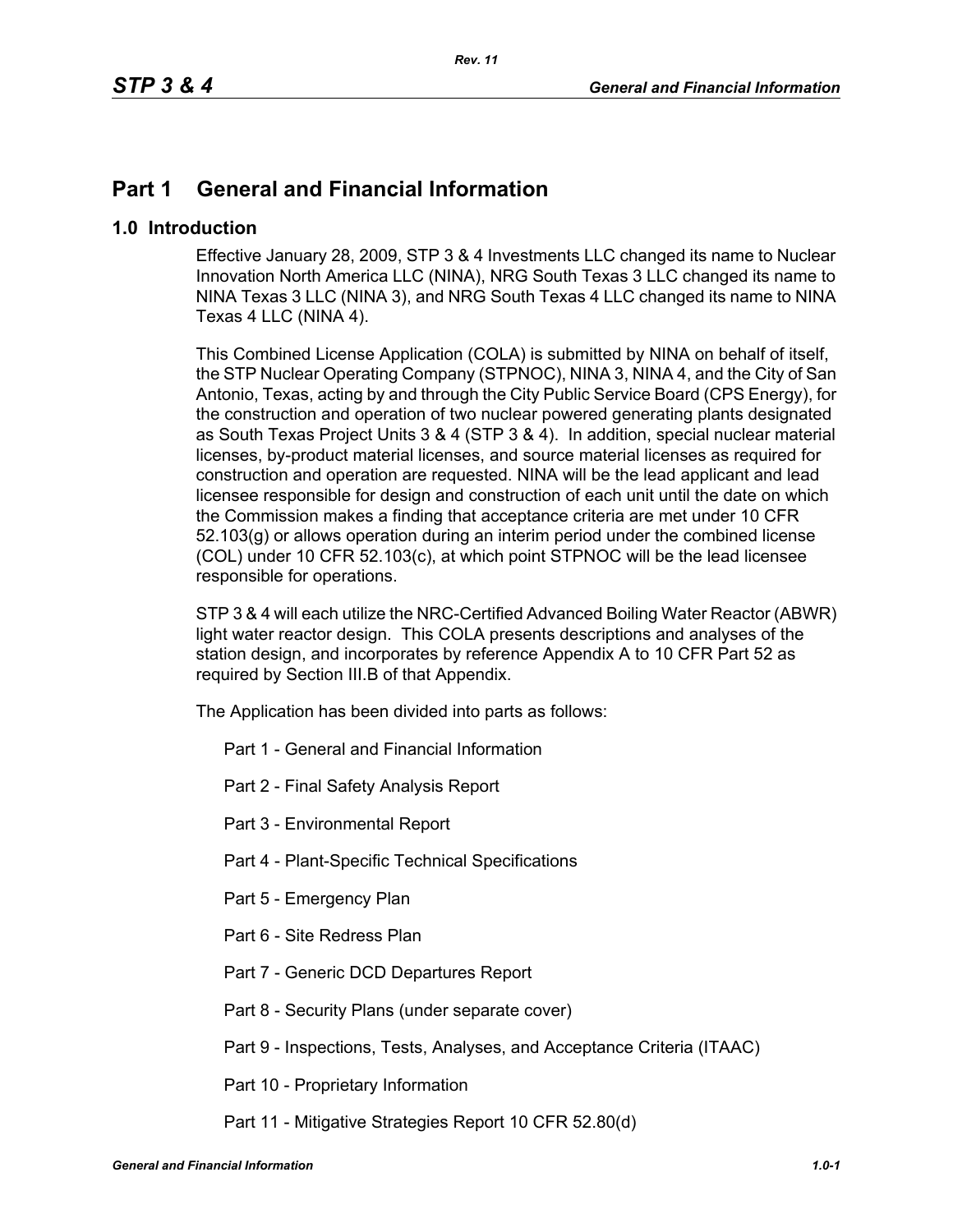Two complete COLAs were submitted. One included proprietary and security sensitive information that is subject to a request for withholding from public dissemination. The other has such information redacted and is available for public dissemination.

Subsequent COLA revisions will submit only the COLA Parts impacted by the current revision. The unaffected COLA Parts will remain valid at their last submittal revision level.

Proprietary information shall be marked in the COLA file as follows:

The beginning of the proprietary information shall be marked with the designation '[s#]' and the designation '[e#]' at the end of the proprietary information. The "#" shall be a number between 1 and 7, denoting the reason the information is being requested to be withheld from public disclosure as proprietary. The number designation is in accordance with NRC Regulatory Issue Summary 2004-11: "Supporting Information Associated with Requests for Withholding Proprietary Information."

The number designators indicating the reason the information is being requested to be withheld from public disclosure as proprietary, are as follows:

- *(1)* The information is considered Security Sensitive. (Short title: Security Sensitive)
- *(2)* The information reveals the distinguishing aspects of a process (or component, structure, tool, method, etc.) whose use by any of the submitter's competitors, without a license from the submitter, would constitute a competitive economic disadvantage to the submitter. (Short Title: Distinguishing Aspects of a Process)
- *(3)* The information consists of supporting data, including test data, relative to a process (or component, structure, tool, method, etc.), and the application of the data secures a competitive economic advantage, as described more fully in the affidavit. (Short Title: Supporting Data Relative to a Process)
- *(4)* Use by a competitor of the information would reduce the competitor's expenditure of resources, or improve its competitive position, in the design, manufacture, shipment, installation, assurance of quality, or licensing of a similar product. (Short Title: Competitive Advantage)
- *(5)* The information reveals cost or price information, production capacities, budget levels, or commercial strategies of the submitter or customers or suppliers. (Short Title: Financial and Commercial)
- *(6)* The information reveals aspects of privately funded development plans or programs of commercial value to the submitter or owner of the information. (Short Title: Development Plans)
- *(7)* The information consists of patentable ideas. (Short Title: Patentable Ideas)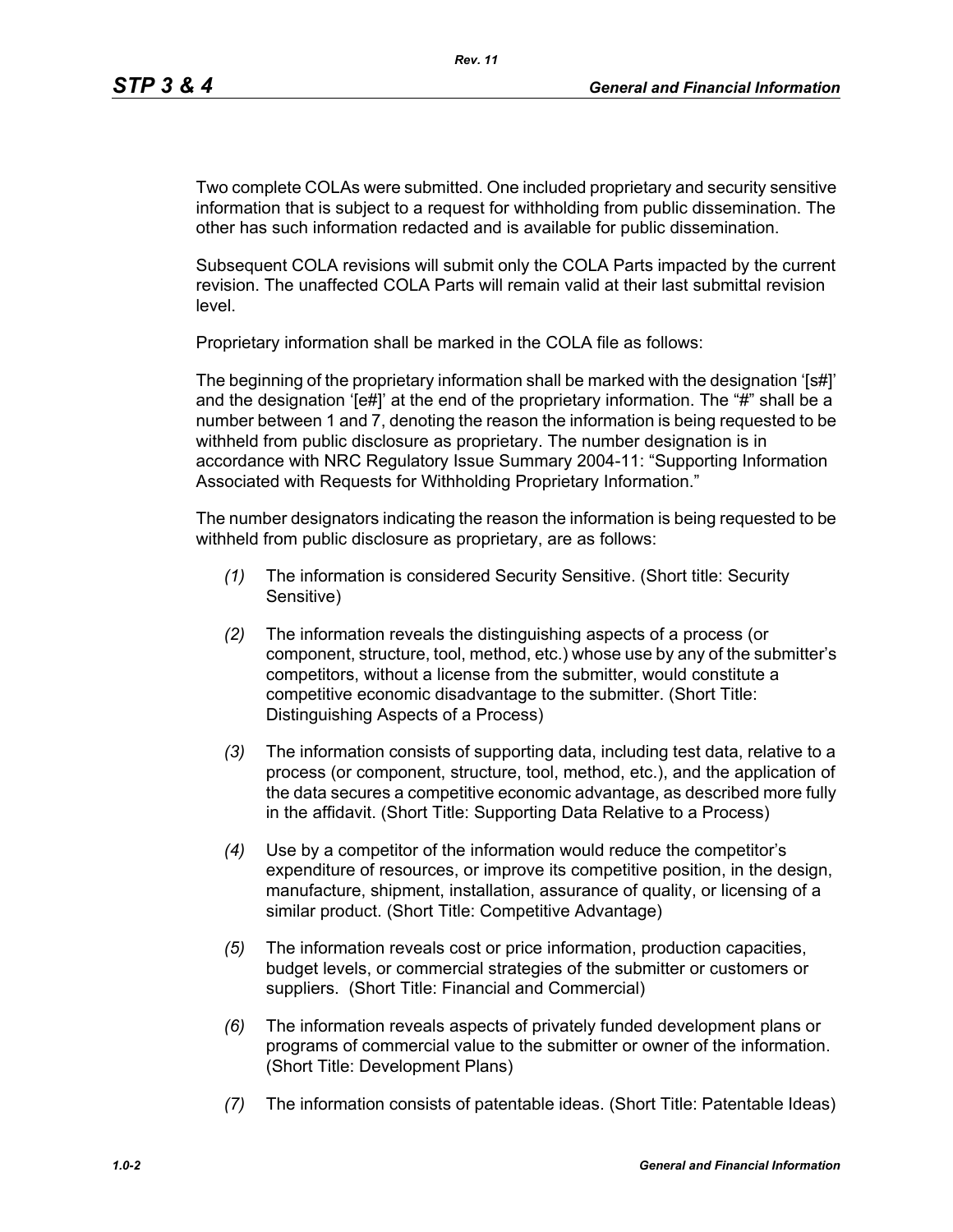The number will serve as notification to the NRC of the reason the information is being requested to be withheld from public disclosure.

## **1.1 License Actions Requested**

The purpose of this COLA is to obtain NRC approval to construct and operate two nuclear powered generating plants. The plants will be located at the existing South Texas Project Electric Generating Station in Matagorda County, Texas.

In support of this objective, NINA requests the following license actions:

- **License NINA, pursuant to Section 103 of the Atomic Energy Act of 1954, as** amended (the Act), and 10 CFR Part 52 to construct, possess, and use South Texas Project Unit 3 at the designated location in Matagorda County, Texas. It is requested that the license contains a provisions that includes the applicable licenses under 10 CFR Parts 30, 40, and 70 (including Reporting Criteria of 10 CFR 70) to receive, possess, and use at any time such quantities of source, byproduct and special nuclear material as needed to construct the utilization facility and transition the utilization facility to STPNOC for operation on the date on which the Commission makes a finding that acceptance criteria are met under 10 CFR 52.103(g) or allows operation during an interim period under the combined license under 10 CFR 52.103(c).
- **License STPNOC pursuant to Section 103 of the Act and 10 CFR Part 52 to** possess, use, and operate South Texas Project Unit 3 at the designated location in Matagorda County, Texas, beginning on the date on which the Commission makes a finding that acceptance criteria are met under 10 CFR  $52.103(q)$  or allows operation during an interim period under the combined license under 10 CFR 52.103 (c). It is requested that the term of the license be for a period of 40 years from the date on which the Commission makes a finding that acceptance criteria are met under 10 CFR 52.103(g) or allows operation during an interim period under the combined license under 10 CFR  $52.103(c)$ , and contains a provisions that includes the applicable licenses under 10 CFR Parts 30, 40, and 70 (including Reporting Criteria of 10 CFR 70) to receive, possess, and use at any time such quantities of source, byproduct, and special nuclear material as needed to operate the utilization facility.
- **EXECT:** License NINA 3 and CPS Energy pursuant to Section 103 of the Act and 10 CFR Part 52 to possess South Texas Project Unit 3 and own a 92.375% and a 7.625% undivided interest, respectively, therein, at the designated location in Matagorda County, Texas. It is requested that the term of the license be for a period of 40 years from the date on which the Commission makes a finding that acceptance criteria are met under 10 CFR 52.103(g) or allows operation during an interim period under the combined license under 10 CFR 52.103(c).
- **License NINA pursuant to Section 103 of the Act and 10 CFR Part 52 to construct,** possess, and use South Texas Project Unit 4 at the designated location in Matagorda County, Texas. It is requested that the license contains-a provisions that includes the applicable licenses under 10 CFR Parts 30, 40, and 70 (including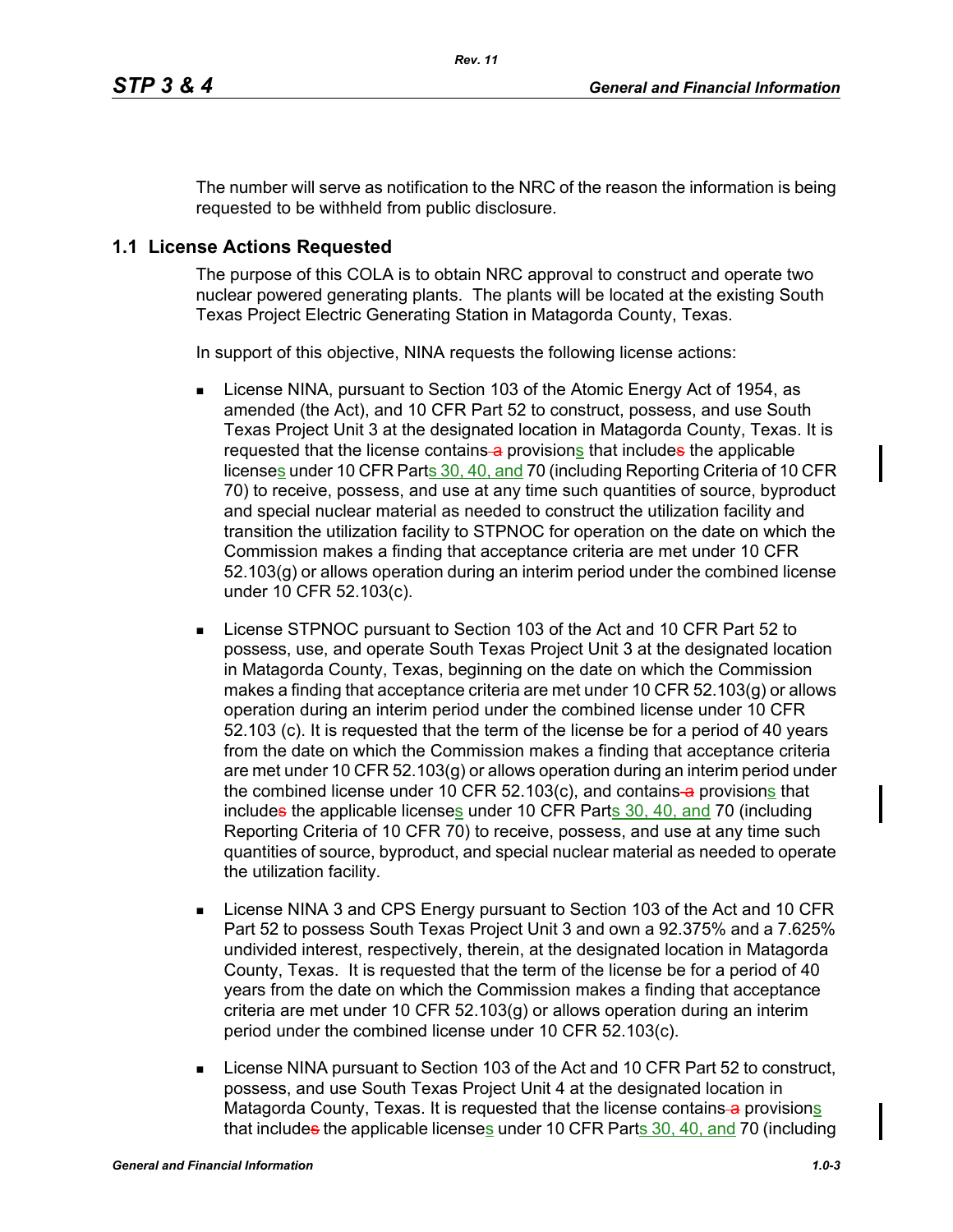Reporting Criteria of 10 CFR 70) to receive, possess, and use at any time such quantities of source, byproduct, and special nuclear material as needed to construct the utilization facility and transition the utilization facility to STPNOC for operation on the date on which the Commission makes a finding that acceptance criteria are met under 10 CFR 52.103(g) or allows operation during an interim period under the combined license under 10 CFR 52.103 (c).

- License STPNOC pursuant to Section 103 of the Act and 10 CFR Part 52 to possess, use, and operate South Texas Project Unit 4 at the designated location in Matagorda County, Texas, beginning on the date on which the Commission makes a finding that acceptance criteria are met under 10 CFR  $52.103(q)$  or allows operation during an interim period under the combined license under 10 CFR 52.103(c). It is requested that the term of the license be for a period of 40 years from the date on which the Commission makes a finding that acceptance criteria are met under 10 CFR 52.103(g) or allows operation during an interim period under the combined license under 10 CFR 52.103 $(c)$ , and contains a provisions that includes the applicable licenses under 10 CFR Parts 30, 40, and 70 (including Reporting Criteria of 10 CFR 70) to receive, possess, and use at any time such quantities of source, byproduct, and special nuclear material as needed to operate the utilization facility.
- **EXECT:** License NINA 4 and CPS Energy pursuant to Section 103 of the Act and 10 CFR Part 52 to possess South Texas Project Unit 4 and own a 92.375% and a 7.625% undivided interest, respectively, therein, at the designated location in Matagorda County, Texas. It is requested that the term of the license be for a period of 40 years from the date on which the Commission makes a finding that acceptance criteria are met under 10 CFR 52.103(g) or allows operation during an interim period under the combined license under 10 CFR 52.103(c).

This application is for the necessary licenses issued under 10 CFR Part 30, 10 CFR Part 40, and 10 CFR Part 70 to receive, possess, and use byproduct, source, and special nuclear material. Special nuclear material shall be in the form of reactor fuel and spent fuel, in accordance with limitations for storage and amounts required for reactor operation. Additionally, byproduct, source, and special nuclear material shall be in the form of sealed neutron sources for reactor startup and sealed sources for reactor instrumentation, radiation monitoring equipment, calibration, and fission detectors in amounts as required. In preparation for the initial fuel loading, limitations on byproduct material and Part 40 specifically licensed source material will be as described below. Pursuant to 10 CFR 52.8, this application also seeks licenses, which would be incorporated into the COL, to possess, but not separate, such byproduct, and special nuclear material, as may be produced by the operation of the facility. Following the 10 CFR 52.103(g) finding, byproduct, source, and special nuclear material in amounts as required, without restriction to chemical or physical form, shall be for sample analysis, instrument and equipment calibration, or associated with radioactive apparatus or components.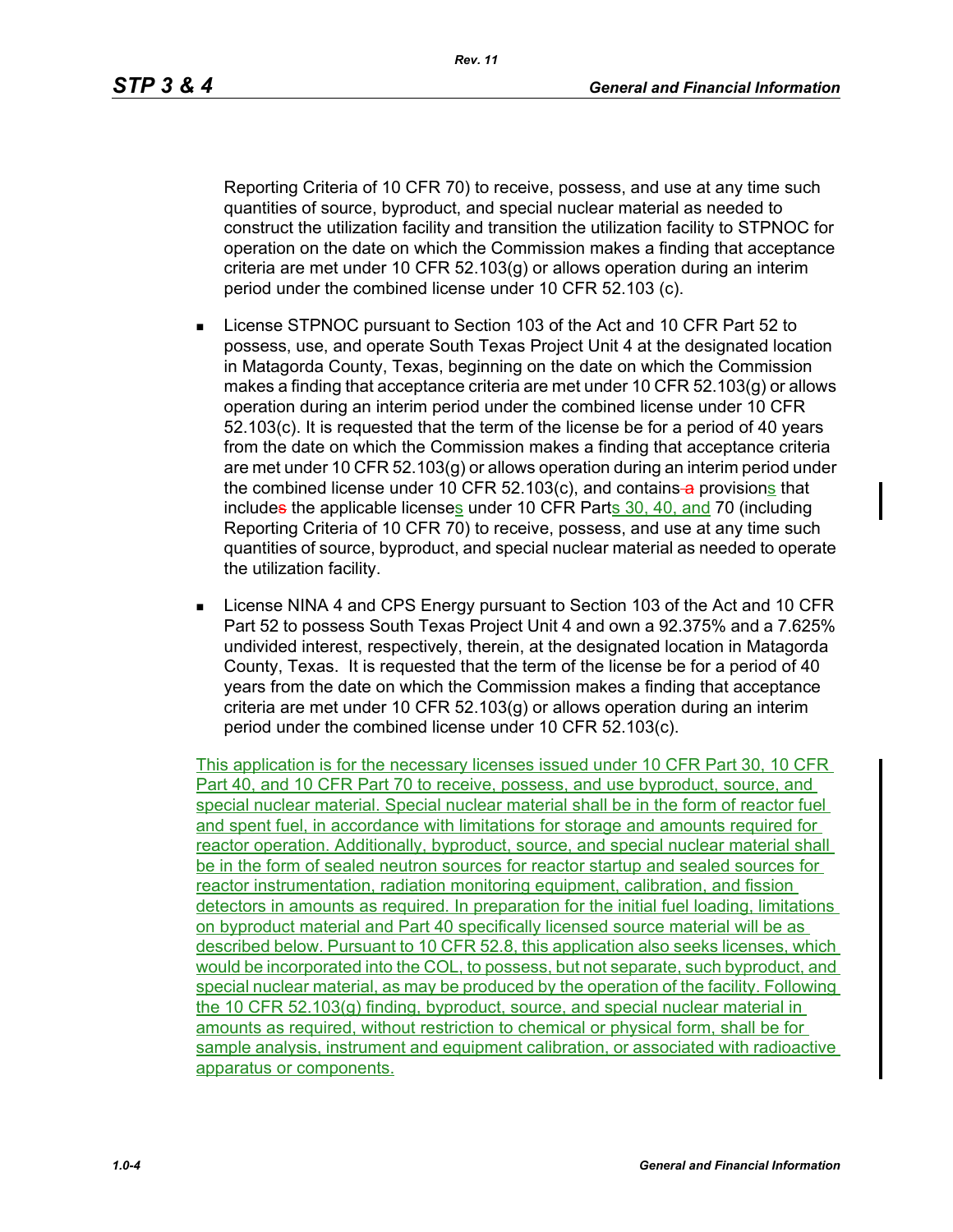During the period prior to the implementation of the Emergency Plan no specific byproduct, source, or special nuclear material related emergency plan will be necessary because:

*Rev. 11*

- *(1)* No by-product material will be received, possessed, or used in a physical form that is "in unsealed form, on foils or plated sources, or sealed in glass," that exceeds the quantities in Schedule C in 10 CFR 30.72;
- *(2)* No 10 CFR 40 specifically licensed material, including natural uranium, depleted uranium, and uranium hexafluoride, will be received, possessed, or used during this period; and
- *(3)* The special nuclear material to be received, possessed, or used does not involve enriched uranium for which a criticality accident alarm system is required, uranium hexafluoride in excess of 50 kilograms in a single container or 1000 kilograms total, or in excess of 2 curies of plutonium in unsealed form or on foils or plated sources.

#### 10 CFR Part 40 Material

No 10 CFR Part 40 specifically licensed material, including natural uranium, depleted uranium, and uranium hexafluoride, will be received, possessed, or used during the period between issuance of the COL and the 10 CFR 52.103(g) finding.

#### 10 CFR Part 30 Material

The radioactive material identified below represents nominal values of projected materials that will be used for the Radiation Monitoring System, laboratory/portable monitoring instrumentation, and the startup source.

| <b>Radioactive Licensee</b><br><b>Material (Element and</b><br>Mass Number) <sup>1</sup> | <b>Chemical and/or Physical</b><br>Form <sup>1</sup> | <b>Maximum Quantity that</b><br><b>Licensee May Possess</b><br>at any one Time <sup>1</sup> |
|------------------------------------------------------------------------------------------|------------------------------------------------------|---------------------------------------------------------------------------------------------|
| Any byproduct material with<br>atomic numbers 1 through 95                               | Sealed Sources <sup>2</sup>                          | No single source to exceed<br>100 millicuries<br>5 Curies total                             |
| Californium-252                                                                          | Cf-Pd Wire<br>Start-up source                        | $0.749$ mg per source $(0.40 \text{ Ci})$<br>5 sources<br>Total = $3.745$ mg (2.01 Ci)      |

Notes: 1. This information remains in effect between issuance of the COL and the 10 CFR52.103(g) finding and will be designated historical information after that time.

2. Includes calibration and reference sources.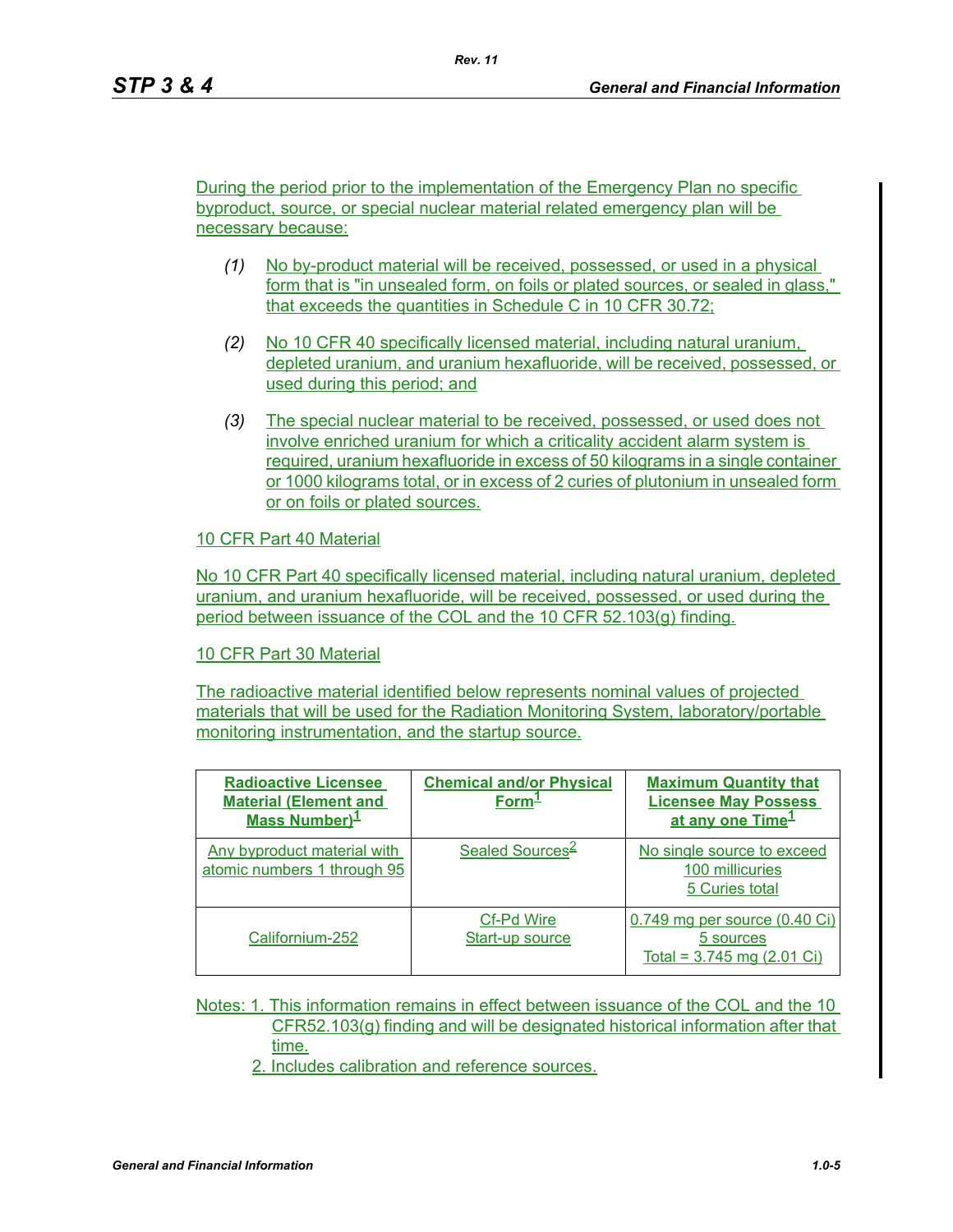### 10 CFR Part 70 Non-Fuel Special Nuclear Material

The radioactive material identified below represents nominal values of known non-fuel special nuclear material specifically required.

| <b>Name</b>                                                             | <b>Chemical or Physical Form</b>                  | <b>Amount</b>                                                                                                                                               |
|-------------------------------------------------------------------------|---------------------------------------------------|-------------------------------------------------------------------------------------------------------------------------------------------------------------|
| Uranium 234 and 235 in Start-<br>up Range Neutron Monitor<br>(SRNM)     | Uranium Oxide in SRNM<br>detector-fission chamber | Approximately 5.6 mg of UO2<br>$(U235:U234 = 1:4)$ per SRNM<br>detector assembly                                                                            |
|                                                                         |                                                   | 10 SNRM detectors - Total<br>$amount = 56 mg$                                                                                                               |
| Uranium 234 and 235<br>in the Local Power Range<br>Monitor (LPRM)       | Uranium oxide in LPRM<br>detector-fission chamber | Approximately 13 mg of UO2<br>$(U235:U234 = 1:4)$ per LPRM<br>detector assembly<br>52 LPRM detector<br>$assembles - Total amount =$<br>approximately 676 mg |
| Uranium 235 in the<br><b>Traversing In-core Probe</b><br>(TIP) detector | Uranium oxide in TIP<br>detector-fission chamber  | Approximately 1 mg of the<br>UO <sub>2</sub> per TIP detector<br>3 TIP detectors -<br>Total amount =<br>approximately 3 mg                                  |

Pursuant to the license for each facility, NINA will be responsible for meeting all of the requirements of the license, including compliance with the regulations and maintaining all of the programs required by each license (such as quality assurance program, security program, records management, etc.) until responsibility under each license is transitioned to STPNOC on the date on which the Commission makes a finding that acceptance criteria are met under 10 CFR 52.103(g) or allows operation during an interim period under the combined license under 10 CFR 52.103(c). To the extent that STPNOC engages in activities prior to such date in order to prepare for operations, it will do so pursuant to the licenses and NINA's programs, processes and procedures; NINA will be responsible for such activity conducted by STPNOC.

Responsibility under each license, including compliance with the regulations and maintaining all of the programs required by each license, will be completely transitioned to STPNOC on the date for each unit on which the Commission makes a finding that acceptance criteria are met under 10 CFR 52.103(g) or allows operation during an interim period under the combined license under 10 CFR 52.103(c). To the extent that NINA conducts construction activities relating to a facility after responsibility for the license has been transitioned to STPNOC, STPNOC will be the responsible licensee, and NINA will conduct such activities pursuant to STPNOC's programs, processes, and procedures.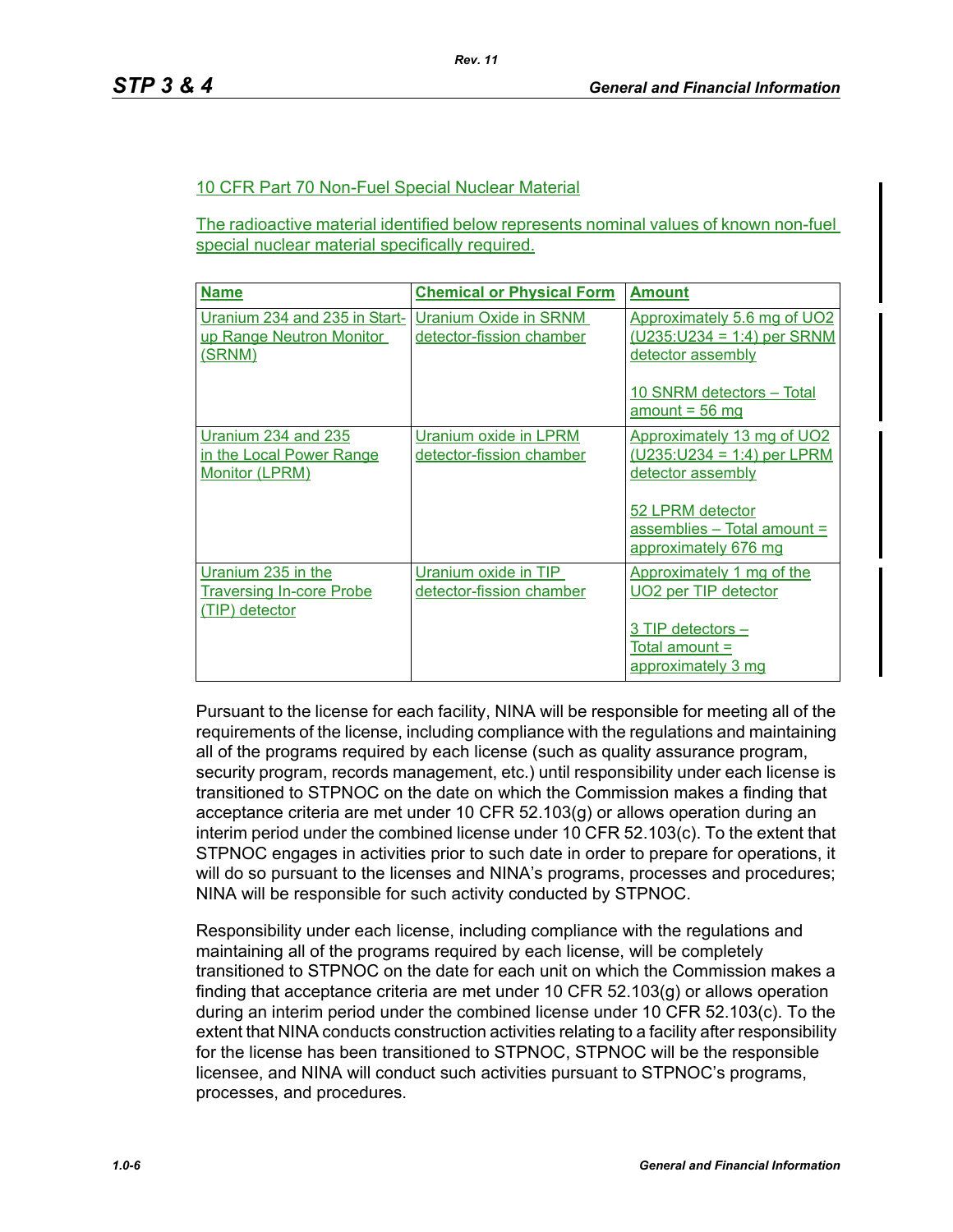Revisions have been made to this COLA in Part 1 and in Part 2 Chapters 1, 13, and 17 of the Final Safety Analysis Report, in order to properly reflect the division of responsibility under the licenses as between NINA and STPNOC. Otherwise, throughout the COLA and supplemental information submitted regarding the COLA, all other references to STPNOC should be construed to mean the licensee with primary responsibility for each license, i.e., NINA during design and construction and thereafter STPNOC, unless the context requires otherwise. For example, references to historical actions taken by STPNOC (e.g., "STPNOC performed an analysis of . . . ") reflect such actions. Other references may reflect future actions (e.g., "STPNOC will . . . ") to be taken either by NINA during design and construction or thereafter, by STPNOC. Nevertheless, the applicable licensee with primary responsibility assumes full responsibility under the application and licenses for responsibilities associated with all historical references.

#### **1.2 General Information**

The applicants for STP 3 & 4 are NINA 3, NINA 4, CPS Energy, STPNOC and NINA as described in the requested license actions above. Effective as of January 24, 2011, NINA became the applicant with overall responsibility for the COLA, including design and quality activities conducted prior to issuance of the requested licenses. The required general information for the applicants is provided below separated by applicant.

#### Nuclear Innovation North America LLC

NINA is a company whose focus is to market and promote ABWR nuclear technology, and to develop and construct ABWR nuclear power generation facilities in the U.S. NINA has assumed responsibility for the design and construction of STP 3 & 4, and it has organized itself for this purpose by transitioning the previously existing STPNOC organization responsible for the development of STP 3 & 4 from STPNOC to NINA. This transition includes the programs, processes and procedures developed by STPNOC for STP 3 & 4.

NINA is a Delaware limited liability company that was formed in February 2008 by NRG Energy, Inc. (NRG Energy). On February 29, 2008, Toshiba Corporation (Toshiba) entered into agreements with NRG Energy to invest up to \$300 million in NINA in return initially for 12% of the membership interests, with NRG Energy owning the remaining 88%. The ownership interests are subject to change based upon ongoing capital contributions by the members. The parties closed on the joint venture transaction on May 1, 2008.

NINA is currently owned approximately 90% by the NRG Member of NINA, Texas Genco Holdings, Inc. (Texas Genco), a Texas corporation, and less than 10% by the Toshiba Member of NINA, Toshiba America Nuclear Energy Corporation (Toshiba America Nuclear), a Delaware corporation. NRG Energy, a Delaware corporation, owns 100% of the voting stock of Texas Genco. Toshiba America Nuclear is a wholly owned subsidiary of Toshiba America, Inc., a Delaware corporation, which is a wholly owned subsidiary of Toshiba Corporation, a Japanese corporation (together, with its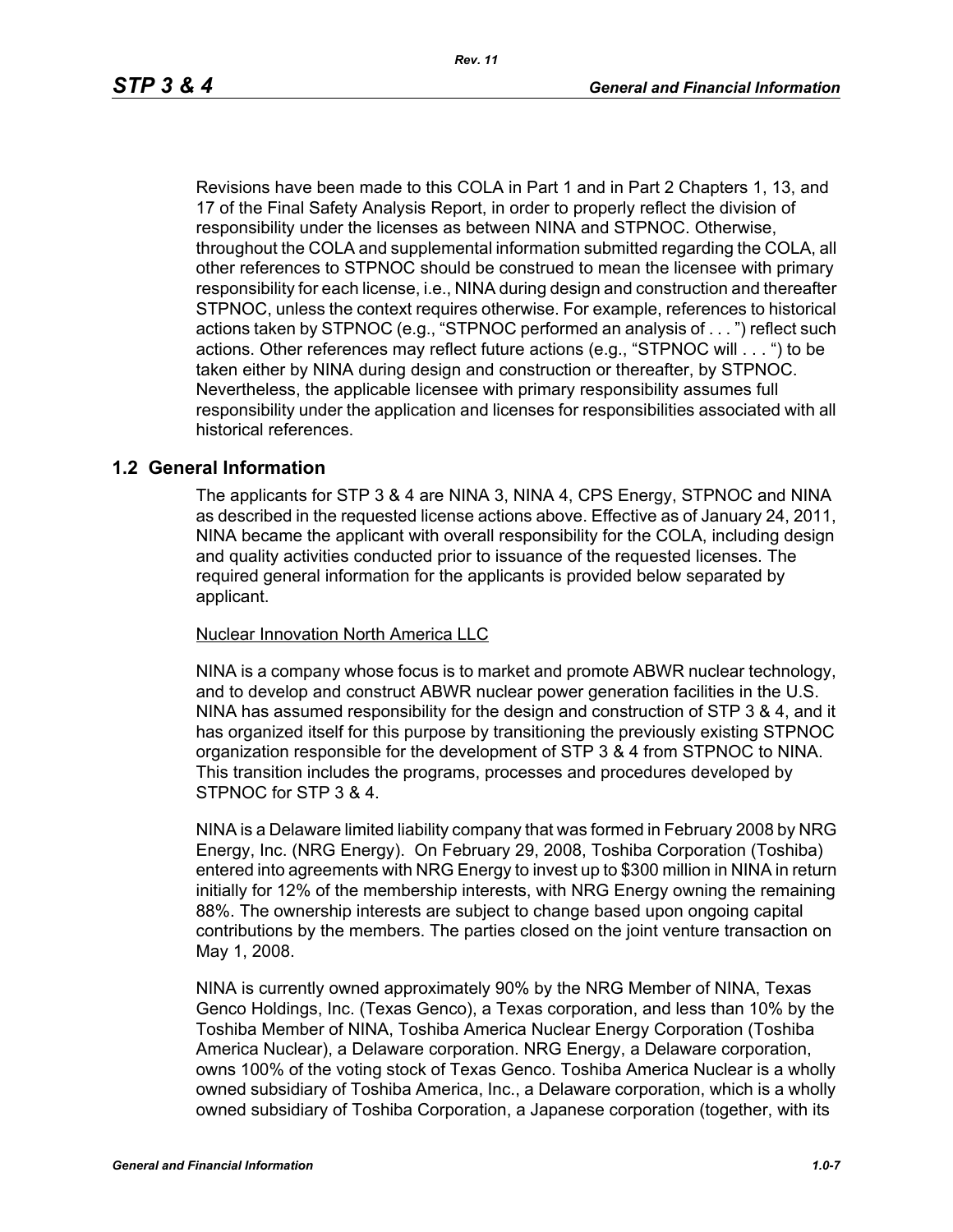U.S. subsidiaries, referred to as the Toshiba Companies). The existing ownership structure of these companies is reflected in Figure 1.1-1.

In addition, NINA has entered into certain agreements with Stone & Webster Inc. (S&W), a Louisiana corporation, whereby S&W has the right to acquire an ownership interest in NINA from NRG Energy, which would reduce NRG Energy's interest in NINA. S&W is a wholly owned subsidiary of The Shaw Group Inc., a Louisiana corporation, which is publicly traded on the New York Stock Exchange. In 2012, The Shaw Group, Inc. announced plans to be acquired by Chicago Bridge & Iron Company N.V., which is also publicly traded on the New York Stock Exchange. The acquisition was completed in February 2013.

Nevertheless, NINA has secured funding through loans to NINA for its current development and licensing activities from Toshiba America Nuclear. NINA does not anticipate any material change in its current ownership prior to issuance of the requested licenses, and Toshiba America Nuclear will maintain its ownership of not more than 10% unless a higher ownership percentage is approved or otherwise authorized in writing by the NRC. Following issuance of the COLs, NINA will assure that any loans procured exclusively from foreign sources may only be used for purposes of project development and maintaining the licenses. NINA will assure that at least 50% of the funding for any licensed construction activity is funded from U.S. sources whether through loans or through equity.

After issuance of the COL, any changes in the ownership of NINA may require prior review by the NRC under NRC's existing regulations. NRC review may be required for purposes of either: (1) obtaining prior written consent of the NRC pursuant to 10 CFR 50.80, if such changes involve a direct or indirect transfer of control of any NINA license; or (2) obtaining a threshold determination by the NRC that no such approval is required.

NINA will assure that, prior to execution of the documents necessary to implement any proposed change of ownership of NINA that, either individually or when combined with prior changes, would result in a change in ownership of 5% or more of NINA, NINA will provide complete information to the NRC regarding the proposed transaction and seek either an NRC threshold determination that no license transfer approval is required or NRC's prior written consent to a license transfer pursuant to 10 CFR 50.80.

In a May 5, 2011 Form 10 Q filing with the Securities and Exchange Commission, NRG stated as follows:

NRG evaluated its investment in NINA for impairment. As part of this process, NRG evaluated the contractual rights and economic interests held by the various stakeholders in NINA, and concluded that **while it continues to hold majority legal ownership**, NRG ceased to have a controlling financial interest in NINA at the end of the first quarter of 2011. Consequently, NRG deconsolidated NINA as of March 31, 2011, in accordance with ASC-810, Consolidation, or ASC 810.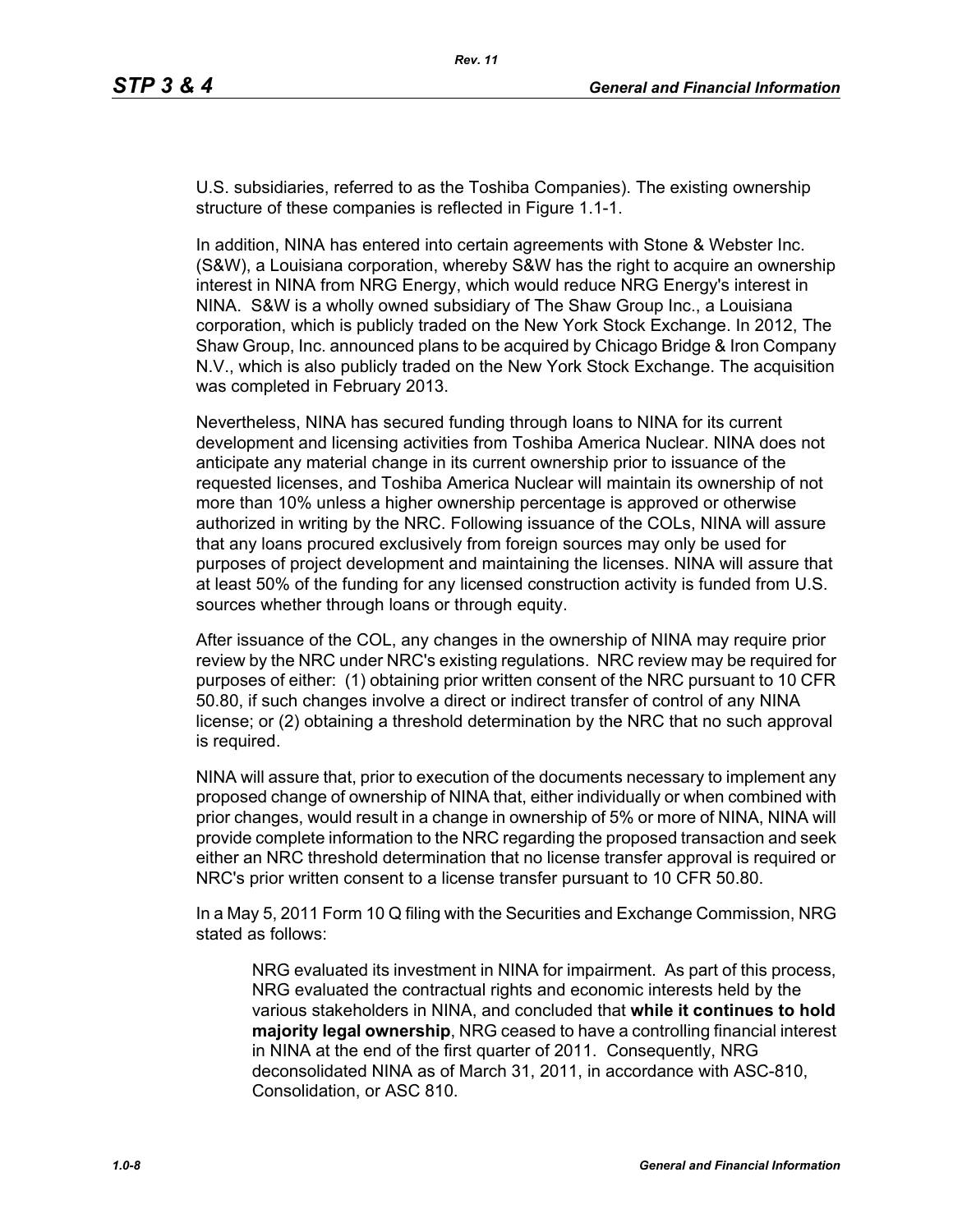(Emphasis added.) The phrase "ceased to have a controlling financial interest" relates to financial accounting standards, and NRG's conclusion that it would deconsolidate its financial interests in NINA as of March 31, 2011, for purposes of NRG's accounting treatment, which has impacts on NRG's consolidated balance sheet. However, NRG continues to have a controlling legal ownership interest in NINA, and it will continue to exercise control over nuclear safety and security matters, *i.e.*, control of NINA within the meaning of Section 103.d of the Act and 10 CFR 50.38, until such time as the earlier of either: (1) the implementation of the NAP described in Section 1.5 below; or (2) the occurrence of NINA ownership changes that amount to a change in control of NINA for purposes of 10 CFR 50.80 (if such regulation were to apply, *i.e.*, after issuance of a license), but which in any event will be subject to the implementation of the NAP as described in Section 1.5 below.

NINA's principal offices and NINA's STP 3 & 4 organization that is focused on the design and construction of STP 3 & 4 and coordination with STPNOC for the operation of STP 3 & 4 are located at:

> 122 West Way Suite 405 Lake Jackson, Texas 77566

The name, address, and citizenship of each director and principal officer of NINA are provided in Table 1.2-1.

#### NRG Energy, Inc.

NRG Energy is a wholesale power generation company with a significant presence in major competitive power markets in the United States. NRG Energy is engaged in the ownership, development, construction and operation of power generation facilities, the transacting in and trading of fuel and transportation services, and the trading of energy, capacity and related products in the United States and select international markets. As of January 1, 2013, NRG maintained a diverse portfolio of power generating facilities having a capacity of about 47,000 megawatts. Its retail electricity providers — Reliant, Green Mountain Energy Company and Energy Plus — and thermal energy division serve more than two million residential, business, commercial and industrial customers in 16 states.

NRG Energy is incorporated in the State of Delaware and was formed in 1992 as the non utility subsidiary of Northern States Power Company, which was itself merged into New Century Energies, Inc. to form Xcel Energy, Inc., in 2000. NRG Energy is no longer affiliated with Northern States Power or Xcel Energy, Inc. NRG Energy is a wholesale power generation company that is publicly owned and traded on the New York Stock Exchange. It primarily engages in the ownership and operation of power generation facilities, the transacting in and trading of fuel and transportation services, and the marketing and trading of energy, capacity and related products in the United States and internationally. NRG Energy has a diverse portfolio of electric generation facilities in terms of geography, fuel type, and dispatch levels. In the Texas deregulated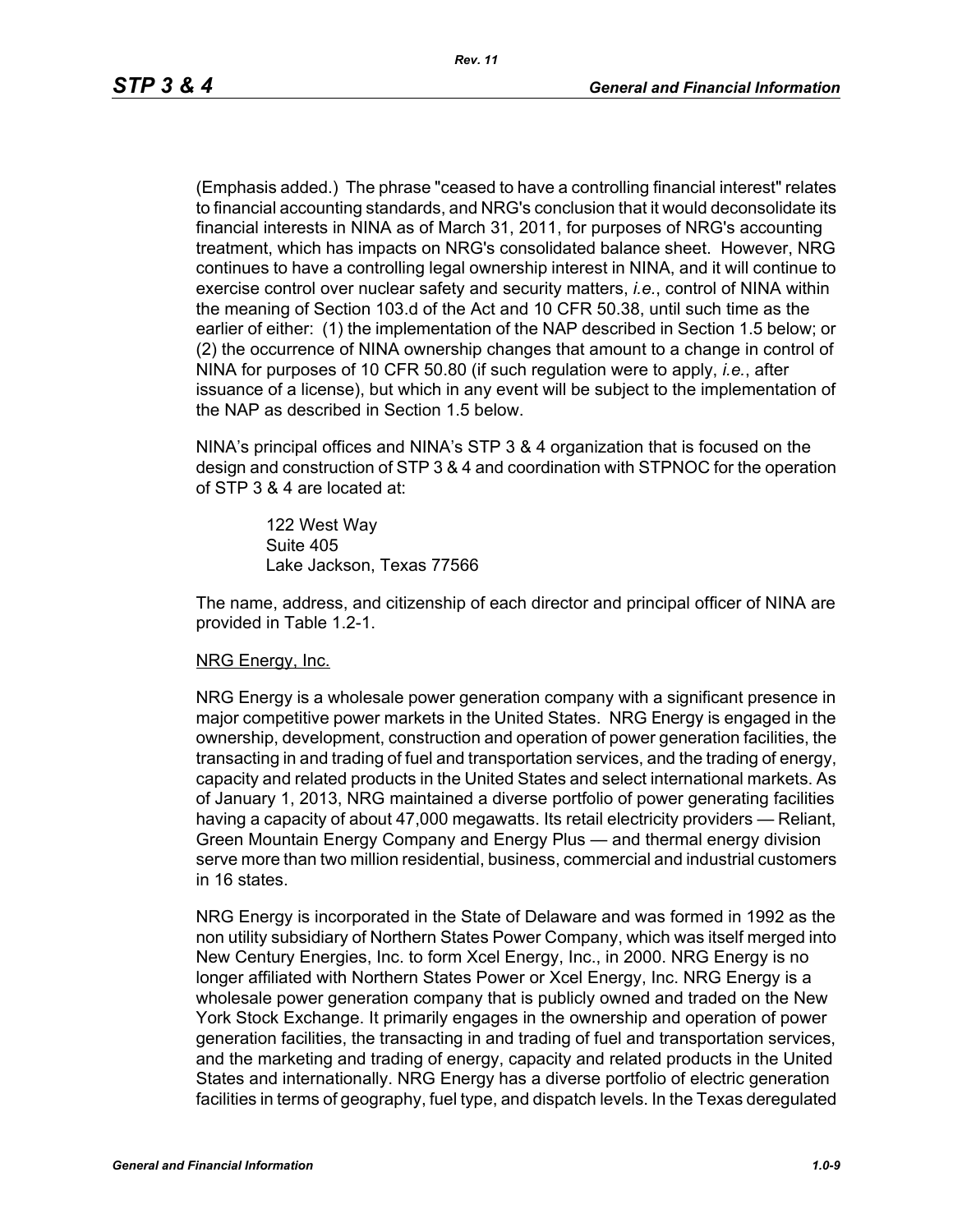electricity market, NINA 3 and NINA 4 will sell their portions of the electrical energy produced at STP to the general ERCOT market described below.

*Rev. 11*

NRG Energy's principal offices are located at:

211 Carnegie Center Princeton, NJ 08540

The name, address, and citizenship of each director and principal officer of NRG Energy are provided in Table 1.2-2.

Texas Genco's principal offices are located at:

211 Carnegie Center Princeton, NJ 08540

The name, address, and citizenship of each director and principal officer of Texas Genco are provided in Table 1.2-6.

NINA Texas 3 LLC and NINA Texas 4 LLC

NINA 3 and NINA 4 are limited liability companies organized under the laws of the State of Delaware, and they operate in the state of Texas. NINA 3 and NINA 4 are wholly owned subsidiaries of NINA Investments LLC, a limited liability company organized under the laws of the State of Delaware, which in turn is a wholly owned subsidiary of NINA Investments Holdings LLC (NINA Holdings), a limited liability company organized under the laws of the State of Delaware, and a wholly owned subsidiary of NINA. Through its wholly owned subsidiaries, NINA owns 100% of NINA 3 and NINA 4.

The offices for NINA 3 and NINA 4, their controlling parent companies, and the Toshiba Companies are located at:

Nuclear Innovation North America LLC NINA Investments Holdings LLC NINA Investments LLC NINA Texas 3 LLC NINA Texas 4 LLC 122 West Way Suite 405 Lake Jackson, Texas 77566

NRG Energy, Inc. 211 Carnegie Center Princeton, New Jersey 08540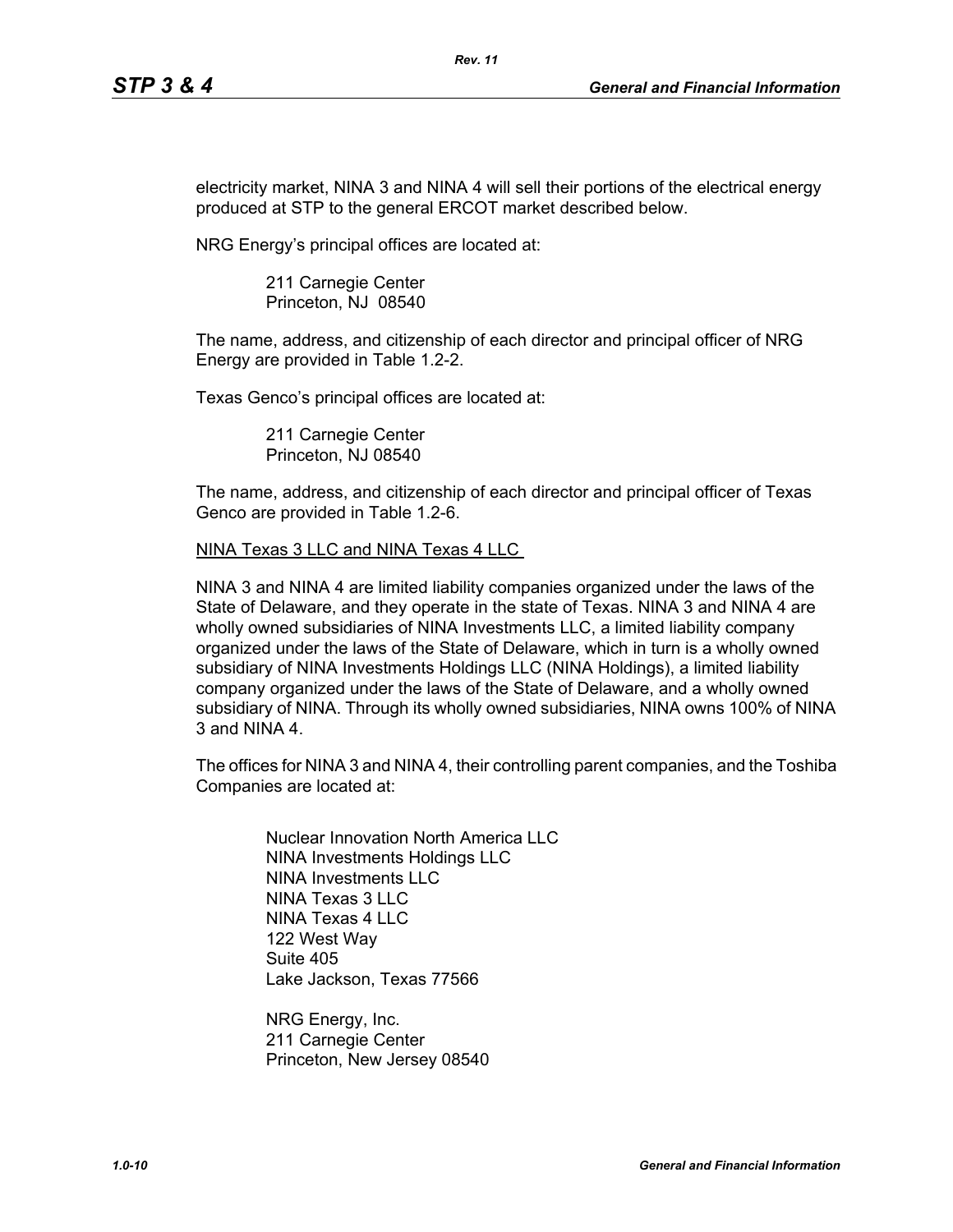Toshiba Corporation 1-1, Shibaura 1-chome, Minato-ku, Tokyo 105-8001, Japan

Toshiba America Nuclear Energy Corporation 3545 Whitehall Park Drive, Suite 500 Charlotte, NC 28273

Toshiba America, Inc. 1251 Avenue of the Americas, Suite 4110 New York, NY 10020

The name, address, and citizenship of each of the directors and officers of NINA 3 and NINA 4 are provided in Table 1.2-3.

#### City Public Service Board of the City of San Antonio

CPS Energy is a Texas municipal utility and an independent Board of the City of San Antonio. The City of San Antonio, Texas acquired its electric and gas utilities in 1942 from the American Light and Traction Company, which had been ordered by the federal government to sell properties under provisions of the Holding Company Act of 1935. Today, CPS Energy is the nation's largest municipally owned energy company providing both natural gas and electric service, serving more than 700,000 electric customers and approximately 320,000 natural gas customers in and around the seventh largest city in the United States. CPS Energy has earned the highest financial rating of any municipal gas and electric system in the nation.

The offices for CPS Energy are located at:

CPS Energy 145 Navarro San Antonio, Texas 78205

CPS Energy PO Box 1771 San Antonio, Texas 78296

The name, address, and citizenship of each of the trustees and senior executive team members of CPS Energy are provided in Table 1.2-4.

#### STP Nuclear Operating Company

Pursuant to an Operating Agreement between the participants of STP 1 & 2, STPNOC is responsible for the licensing, operation, maintenance, modification, decontamination, and decommissioning of STP 1 & 2, and STPNOC will have the same responsibility for STP 3&4 after responsibility under each license is transitioned to STPNOC on the date on which the Commission makes a finding that acceptance criteria are met under 10 CFR 52.103(g) or allows operation during an interim period under the combined license under 10 CFR 52.103(c). The participants of STP 1 & 2 are liable for payments that are chargeable to STP 1 & 2 in proportion to each of the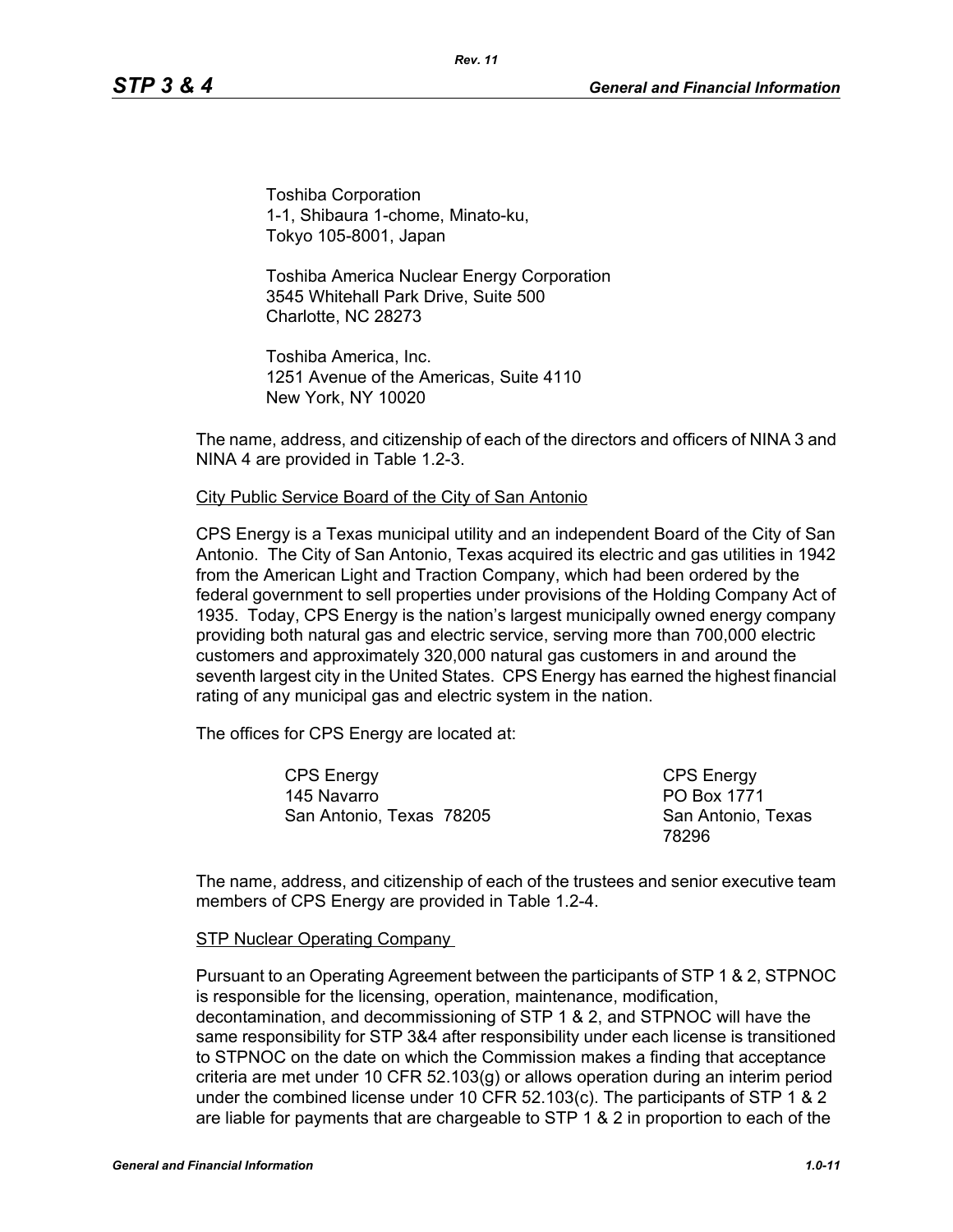participant's respective undivided ownership interest in STP 1 & 2. During commercial operation, the participants in STP 3 & 4 will be liable for payments chargeable to STP 3 & 4 in proportion to each of the participant's respective undivided ownership interest in STP 3 & 4. Common facilities charges are shared by the STP 1 & 2 and STP 3 & 4 participants. STPNOC will operate STP 3 & 4 pursuant to terms of the existing Operating Agreement. STPNOC is a Texas non-profit corporation.

The offices for STPNOC are located at:

STP Nuclear Operating Company PO Box 289 Wadsworth, Texas 77483

The name, address, and citizenship of each of the directors and officers of STPNOC are provided in Table 1.2-5

Regulatory Agencies with Jurisdiction over Rates and Services

Retail Service Rates:

Under the Texas Public Utility Regulatory Act (PURA), significant original jurisdiction over the rates, services, and operations of "electric utilities" is vested in the Public Utility Commission of Texas (PUCT). In this context, "electric utility" means an electric investor-owned utility. Since the electric deregulation aspects of PURA became effective on January 1, 2002, the PUCT's jurisdiction over electric investor-owned utility (IOU) companies primarily encompasses only the transmission and distribution functions.

The PUCT has jurisdiction over the electric market in the Electric Reliability Council of Texas (ERCOT) region. That authority is focused on wholesale and retail market oversight, customer protection rules, utility (delivery) ratemaking and oversight, reliability compliance, and matters related to the transition to the competitive market, such as oversight of nuclear decommissioning trusts of existing nuclear plants in ERCOT. Traditional retail ratemaking for much of the ERCOT region has been replaced with a "customer choice" model where retail rates are established in a competitive market, subject to PUCT customer protection rules. Likewise, the wholesale electric market pricing is set by competitive processes (under the market oversight of the PUCT and a Wholesale Market Monitor selected by the PUCT), both through bilateral power agreements and as part of ERCOT ancillary service auctions. The ERCOT corporate organization serves as the independent system operator responsible for transmission system open access, energy scheduling and accounting, transmission control area management, system planning, and support of the competitive retail market and financial settlement of the wholesale market. Municipal utilities, including CPS Energy, and electric cooperatives have authority to acquire energy and set retail rates under their own authority and may choose to be exempt from the competitive market.

PURA generally excludes municipally-owned utilities (Municipal Utilities), such as CPS Energy, from PUCT jurisdiction, although the PUCT has jurisdiction over electric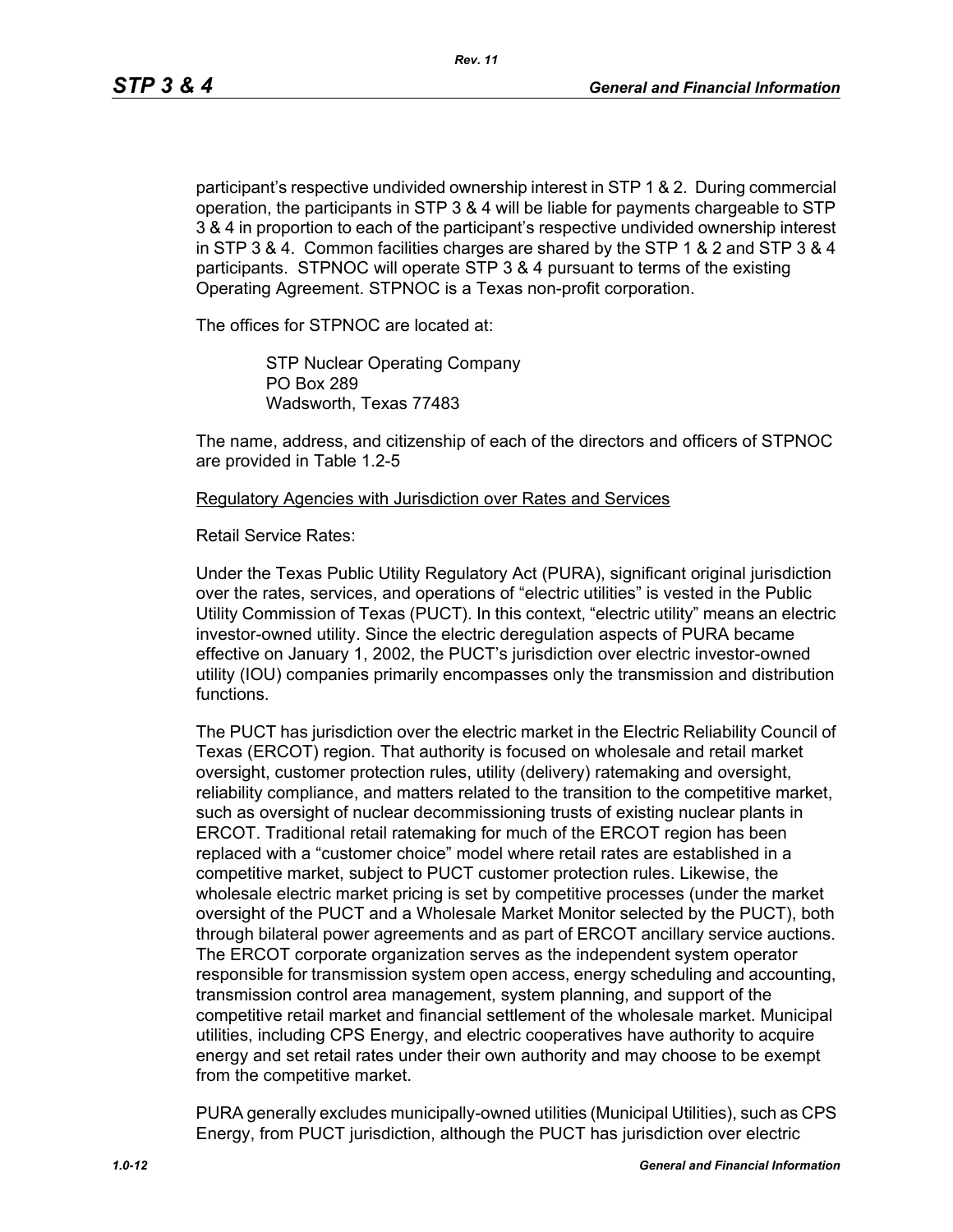wholesale transmission rates. Under the PURA, a municipal governing body or the body vested with the power to manage and operate a Municipal Utility such as CPS Energy has exclusive jurisdiction to set rates applicable to all services provided by the Municipal Utility with the exception of electric wholesale transmission activities and rates. Unless and until the City Council and Board choose to opt-in to electric retail competition, CPS Energy retail service electric rates are subject to appellate, but not original rate regulatory jurisdiction by the PUCT in areas that CPS Energy serves outside the San Antonio City limits. To date, no such appeal to the PUCT of CPS Energy retail electric rates has ever been filed. CPS Energy is not subject to the annual PUCT gross receipts fee payable by electric utilities.

Transmission Access and Related Rate Regulation:

ERCOT manages the flow of electric power to approximately 20 million Texas customers, representing 85 percent of the state's electric load and 75 percent of the Texas land area. As the independent system operator for the region, ERCOT schedules power on an electric grid that connects 38,000 miles of high-voltage transmission lines and more than 500 generation units. ERCOT also manages financial settlements for the competitive wholesale bulk-power market and administers customer switching for 5.9 million Texans in competitive choice areas. ERCOT is a membership-based nonprofit corporation, governed by a board of directors and subject to oversight by the PUCT and the Texas Legislature. ERCOT's members include retail consumers, investor- and municipal-owned electric utilities, rural electric cooperatives, river authorities, independent generators, power marketers and retail electric providers.

Pursuant to amendments made by the Texas Legislature in 1995 to the PURA (PURA95), Municipal Utilities, including CPS Energy, became subject to the regulatory jurisdiction of the PUCT for transmission of wholesale energy. PURA95 requires the PUCT to establish open access transmission on the interconnected Texas grid for all utilities, co-generators, power marketers, independent power producers and other transmission customers.

The 1999 Texas Legislature amended the PURA95 to expressly authorize rate authority over Municipal Utilities for wholesale transmission and to require that the postage stamp method be used exclusively for pricing wholesale transmission transactions. The PUCT in late 1999 amended its transmission rule to incorporate fully the postage stamp pricing method which sets the price for transmission at the system average for ERCOT. CPS Energy's wholesale open access transmission charges are set out in tariffs filed at the PUCT, and are based on its transmission cost of service approved by the PUCT, representing CPS Energy's input to the calculation of the statewide postage stamp pricing method. The PUCT's rule, consistent with provisions in PURA §35.005(b), also provides that the PUCT may require construction or enlargement of transmission facilities in order to facilitate wholesale transmission service.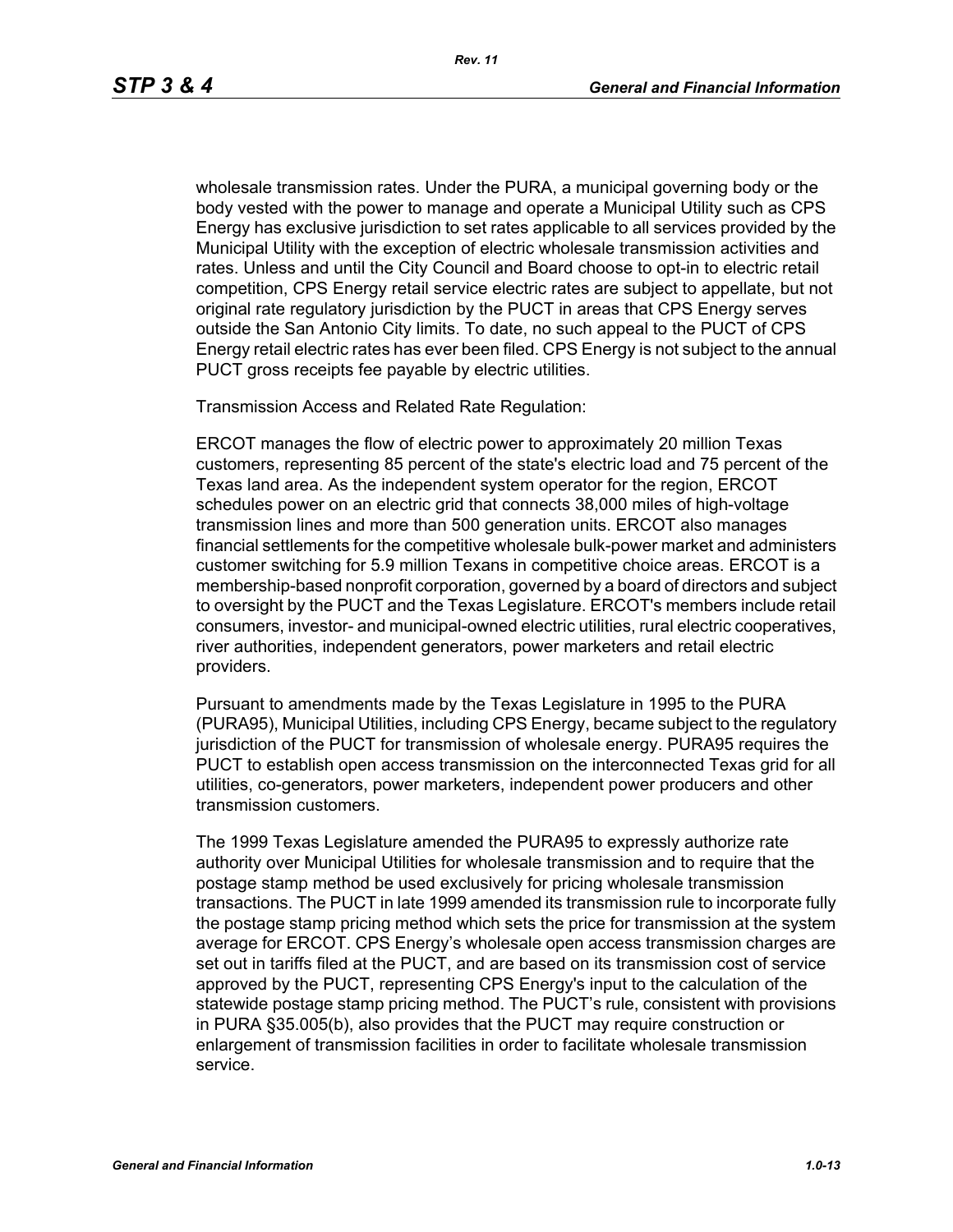The offices for PUCT and ERCOT are located at:

Public Utility Commission of Texas 1701 N. Congress Avenue P.O. Box 13326 Austin, Texas 78711-3326

Electric Reliability Council of Texas 7620 Metro Center Drive Austin, Texas 78744

#### Trade and News Publications

Table 1.2-7 provides a list of trade and news publications that would be appropriate to provide reasonable notice of the application to those municipalities, private utilities, public bodies, and cooperatives that might have a potential interest in the facility.

## **1.3 Financial Qualifications**

NINA 3 and NINA 4

As of January 31, 2010, the owners (NINA 3, NINA 4, and CPS Energy) had incurred expenditures of approximately \$706 million developing STP 3 & 4, and funding for these costs has already been committed to the project. CPS Energy has completely funded its entire share of the costs incurred through January 31, 2010. The remaining funding for the construction of STP 3 will be provided by NINA 3, and the remaining funding for the construction of STP 4 will be provided by NINA 4.

On March 1, 2010, the owners reached an agreement whereby CPS Energy has reduced its ownership interest in the project to 7.625%, and NINA 3 and NINA 4 will be responsible for arranging for the financing and equity contributions necessary to complete development and construction of STP 3 & 4. CPS Energy is not responsible for any further funding obligations until commercial operation. As such, NINA 3 and NINA 4 demonstrate herein that, upon meeting certain conditions, there is reasonable likelihood that they will have sources for funding 100% of the remaining costs during construction.

The financial qualifications of NINA 3 and NINA 4 are demonstrated through the information provided in Tables 1.3-1 through 1.3-4. Further background information is provided below.

#### **All tables referenced above are proprietary and confidential, and should be withheld from public disclosure.**

NINA 3 and NINA 4 are financially qualified based upon the following license condition being met prior to commencing construction authorized by each license:

Excepting only construction otherwise authorized by an exemption granted by the NRC, construction pursuant to this license shall not commence before funding is fully committed at a Financial Closing with Lenders in connection with a Project Finance for STP 3&4. At least 30 days prior to the Financial Closing, the Licensee shall make available for NRC inspection, draft copies of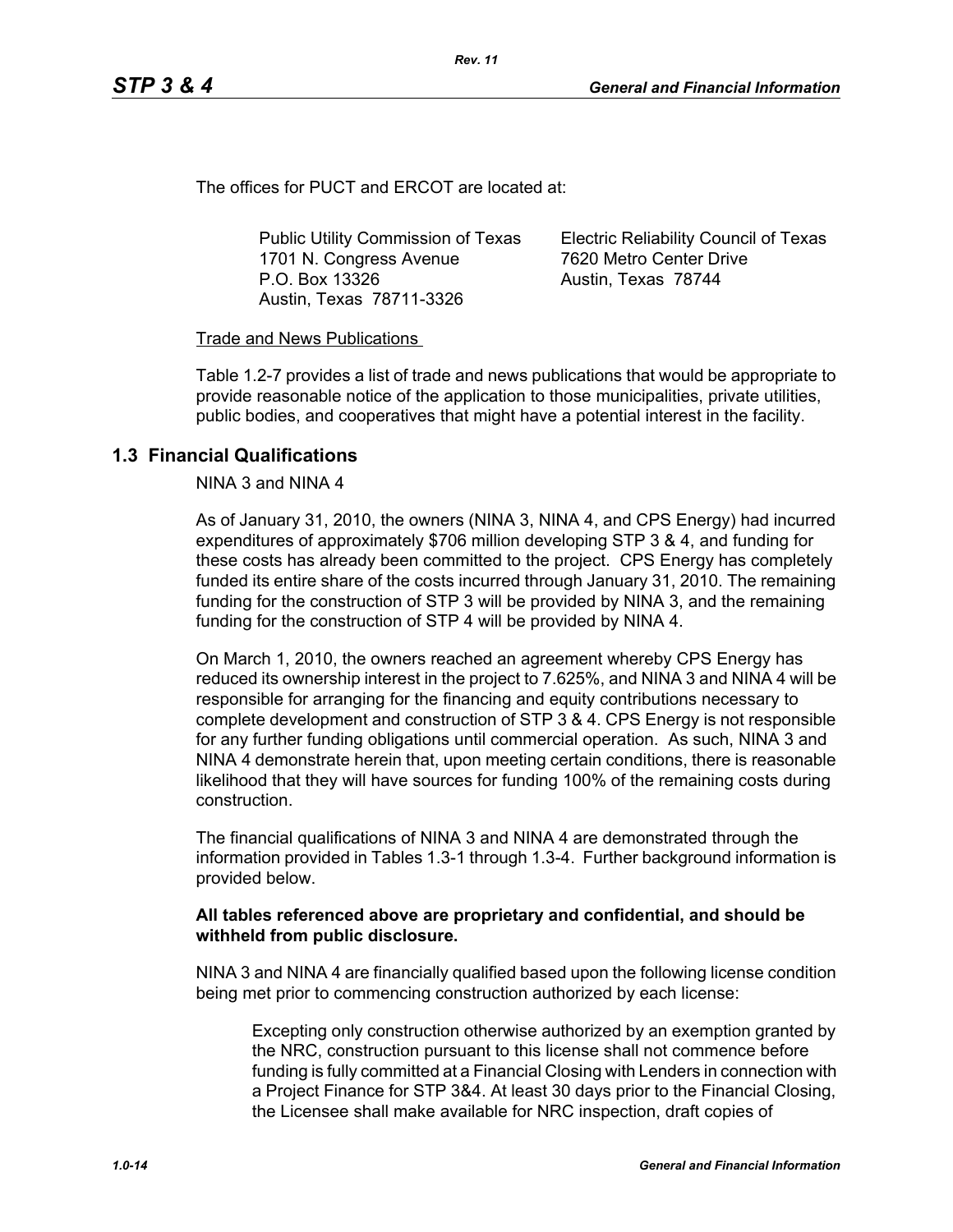documents to be executed at the Financial Closing of the Project Finance that demonstrate the following:

- 1. The United States Department of Energy, or other agency of the United States Government, will either loan the funding for or guarantee loans for at least 50% of the construction funding to be provided through loans;
- 2. The Lenders' Independent Engineer has provided an updated estimate of the Total Project Costs;
- 3. Funding totaling not less than the amount of Total Project Costs estimated by the Lenders' Independent Engineer shall have been funded or will be made available through: (1) equity either funded or committed by a Qualified Investor; and/or (2) loans committed by a government institution of the United States and/or one or more Qualified Financial Institution; and
- 4. In order to provide financial support during operations, provisions are made in the Financial Closing for the following to be maintained upon initial plant operation: (1) a debt service Reserve in amount not less than one year's worth debt service payments (*e.g.,* initially more than \$600 million); and (2) a revolving credit facility of at least \$100 million for operating and maintenance expenses, with a requirement that a zero balance be maintained at least once per year.

For purposes of the foregoing, a Qualified Investor must have a senior, unsecured and unenhanced credit rating of BBB- or higher by Moody's and Baa3 or better by Standard & Poor's (S&P), or a rating meeting other comparable international standards, and a Qualified Financial Institution must have a senior, unsecured and unenhanced credit rating of A2 or higher by Moody's and A or better by Standard & Poor's (S&P), or a rating meeting other comparable international standards.

#### Nuclear Innovation North America LLC

NINA is a company whose focus is to market and promote ABWR nuclear technology, and develop and construct ABWR nuclear power generation facilities in the U.S. NINA was formed in February 2008 by NRG Energy. On February 29, 2008, Toshiba entered into agreements with NRG Energy to invest up to \$300 million in NINA in return initially for 12% of the membership interests, with NRG Energy owning the remaining 88%. The ownership interests are subject to change based upon ongoing capital contributions by the members. The parties closed on the joint venture transaction on May 1, 2008. In addition to its up to \$300 million investment in NINA, Toshiba has extended EPC terms exclusively to NINA for an additional four units beyond STP 3 & 4 in order to facilitate the development of additional ABWR plants in the U.S. With the support of its shareholders, NINA is uniquely positioned to lead the nuclear renaissance in the U.S. with ABWR as the nuclear technology of choice.

NINA plans to execute a licensing, design and construction services agreement with NINA 3 and NINA 4. The licensing, design and construction services agreement will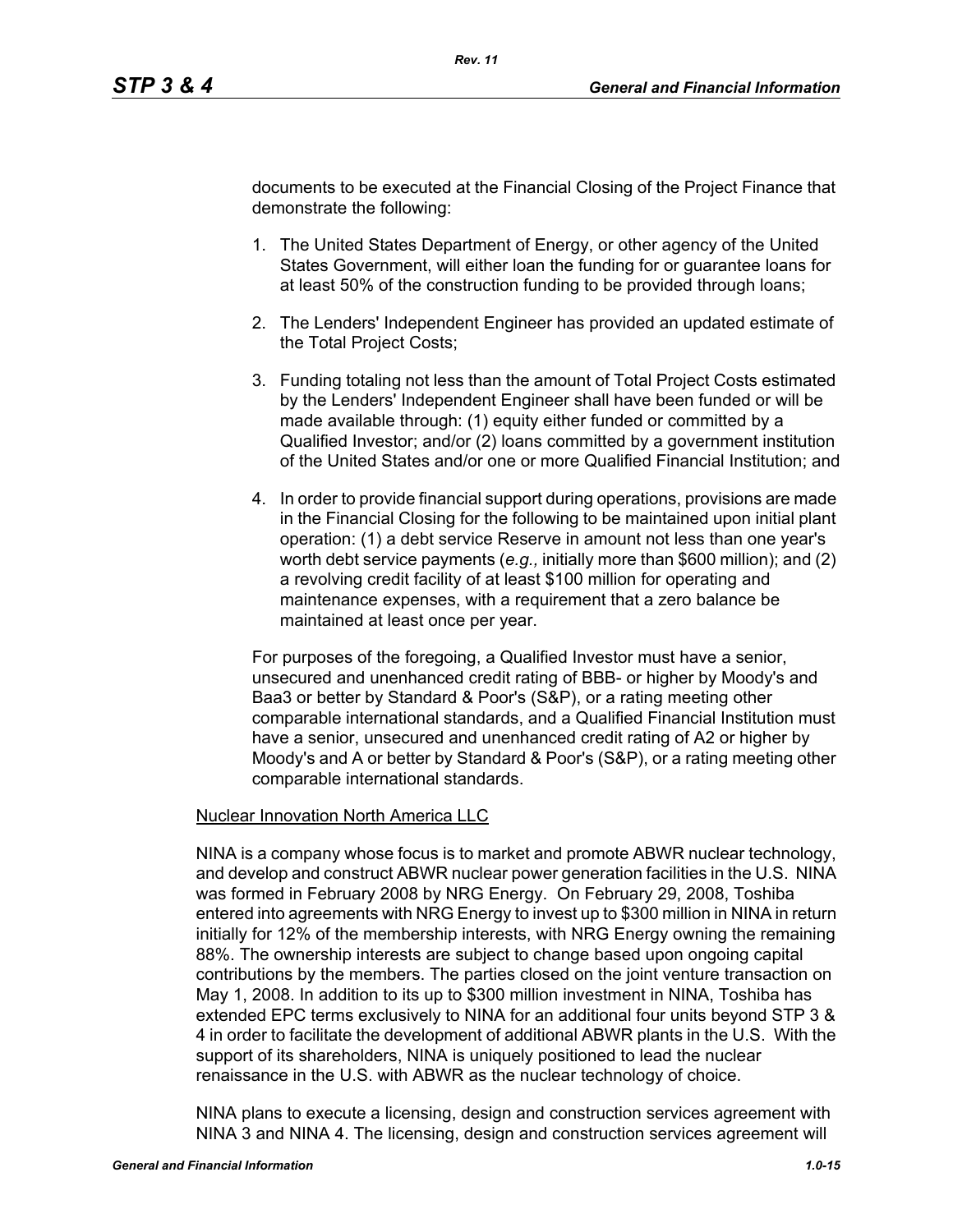clearly delineate NINA's authority with respect to design and construction, the authority of NINA 3 and NINA 4 with respect to financial decisions, and the obligation of NINA 3 and NINA 4 to pay for the costs of construction. As such, NINA's financial qualifications are derived from the reasonable assurance that NINA 3 and NINA 4 will provide funding during construction.

#### CPS Energy

CPS Energy is the trademarked name through which the City of San Antonio, acting by and through the City Public Service Board, does business. CPS Energy is a Texas municipal utility and an independent Board of the City of San Antonio. CPS Energy generates and distributes electricity and recovers the cost of this electricity through rates approved by its rate regulator, the City of San Antonio, thus meeting the definition of an "electric utility" in 10 CFR 50.2. Therefore, CPS Energy is exempt from financial qualification review for the operating license pursuant to 10 CFR 50.33(f) and in accordance with Section III.1.b. of NUREG-1577, Rev. 1. As noted above, CPS Energy has already provided substantial funding for the development of STP 3 & 4, originally as a 50% owner. It now is relying upon NINA 3 and NINA 4 to provide funding for the remaining costs to develop and construct STP 3 & 4, including CPS Energy's 7.625% interests in STP 3 & 4.

CPS Energy is an "electric utility" as defined in 10 CFR 50.2 and in COL-ISG-02, "Interim Staff Guidance on Financial Qualifications of Applicants for Combined License Applications," and therefore, in accordance with 10 CFR 50.33(f), CPS Energy is not required to provide detailed O&M finance estimates as part of this submittal.

#### **STPNOC**

Pursuant to an Operating Agreement between the participants of STP 1 & 2, STPNOC is responsible for the licensing, operation, maintenance, modification, decontamination, and decommissioning of STP 1 & 2, and during the operation of STP 3 & 4, STPNOC will have the same responsibility for STP 3 & 4. STPNOC is not responsible for construction activities; therefore, the NRC review of STPNOC's financial qualifications is limited to its ability to fund activities during operations. As indicated above, the terms of the Operating Agreement provide that the owners fund STPNOC's costs for operating STP 1 & 2 and STP 3 & 4. As such, STPNOC's financial qualifications are derived from the reasonable assurance that NINA 3, NINA 4, and CPS Energy will provide funding during operations.

## **1.4 Decommissioning Funding Assurance**

The plant owners certify that prior to initial fuel load they will provide assurance for funding decommissioning based upon the NRC minimum "formula" amount calculated pursuant to 10 CFR 50.75(c). Table 1.4-1 provides the current calculation of the NRC formula amount, which is the same for STP 3 and STP 4. This amount will be adjusted annually in accordance with 10 CFR 50.75(b)(2). The plant owners' funding proposals to cover those costs in accordance with 10 CFR 50.75 are set forth below.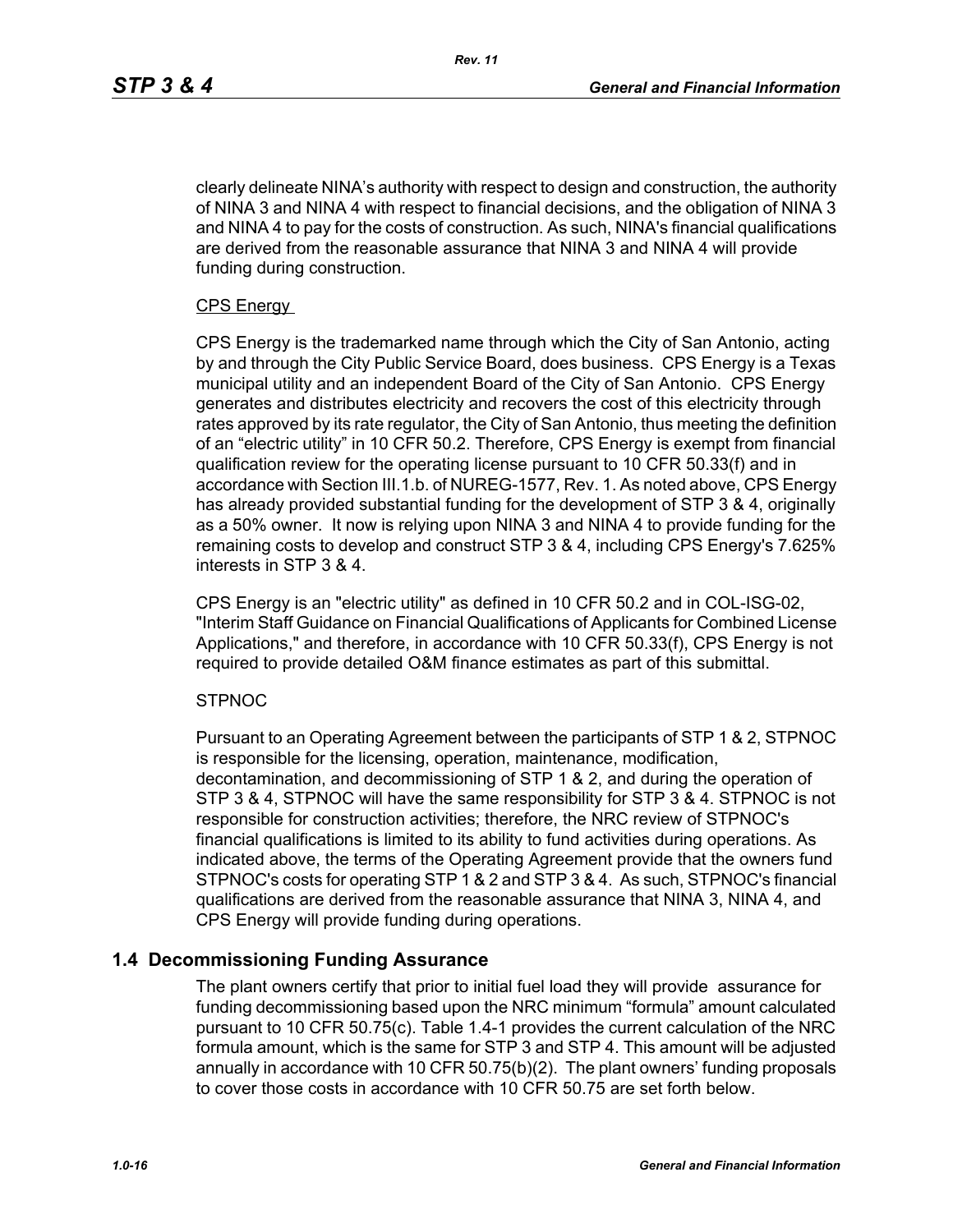CPS Energy will provide decommissioning funding assurance for its proportionate obligation for decommissioning based upon its percentage interests of 7.625% in each unit using the external sinking fund method as provided for in 10 CFR 50.75(e)(1)(ii). CPS Energy qualifies to use this as its exclusive mechanism under the provisions of 10 CFR 50.75(e)(1)(ii)(A), because it is a municipality that establishes its own rates and is able to recover its cost of service allocable to decommissioning. In accordance with the requirements of 10 CFR 50.75(e)(1)(ii), CPS Energy will set aside funds periodically, no less frequently than annually, in a trust fund account segregated from its assets and outside its administrative control and in which the total amount of funds will be sufficient to fund decommissioning at the time permanent cessation of operations is expected.

In accordance with the terms of 10 CFR 50.75(e)(1)(vi), NINA 3 and NINA 4 will provide decommissioning funding assurance for their proportionate obligations for decommissioning based upon their percentage interests of 92.375% in each unit as described in Section 1.1 above using the external sinking fund method consistent with the provisions of 10 CFR 50.75(e)(1)(ii), except that NINA 3 and NINA 4 will not ordinarily collect funding from ratepayers. In accordance with the requirements of 10 CFR 50.75(e)(1)(ii), NINA 3 and NINA 4 will set aside funds periodically, no less frequently than annually, in a trust fund account segregated from their assets and outside of their administrative control and in which the total amount of funds will be sufficient to fund decommissioning at the time permanent cessation of operations is expected. However, the funds periodically set aside are expected to be generated from sales of power. Although NINA 3 and NINA 4 will not ordinarily collect funds from ratepayers as required by 10 CFR  $50.75(e)(1)(ii)(A)$ , exclusive reliance on this mechanism should be acceptable, because Texas Law provides a mechanism whereby NINA 3 and NINA 4 can elect to set aside funds under the jurisdiction and oversight of the PUCT, and pursuant to this mechanism, Texas law provides that ratepayers would be obligated to fund the total cost of decommissioning in the event that NINA 3 and NINA 4 fail to periodically set aside funds as planned. Tex. Util. Code Ann. § 39.206 (Vernon 1998 and Supp. 2007); P.U.C. Subst. R. 25.304. Thus, if NINA 3 and NINA 4 do not provide periodic funding from their own revenues, Texas Law would provide for a mechanism for funding decommissioning that does meet the requirements of 10 CFR  $50.75(e)(1)(ii)(A)$ .

A Decommissioning Report and certifications are provided in Table 1.4-1 consistent with the requirements of 10 CFR 50.75(b) and 10 CFR 50.75(e)(3).

## **1.5 Foreign Ownership Restrictions**

#### CPS Energy

CPS Energy is a Texas municipal utility and an independent Board of the City of San Antonio. CPS Energy is neither owned, controlled, nor dominated by an alien, foreign corporation or foreign government.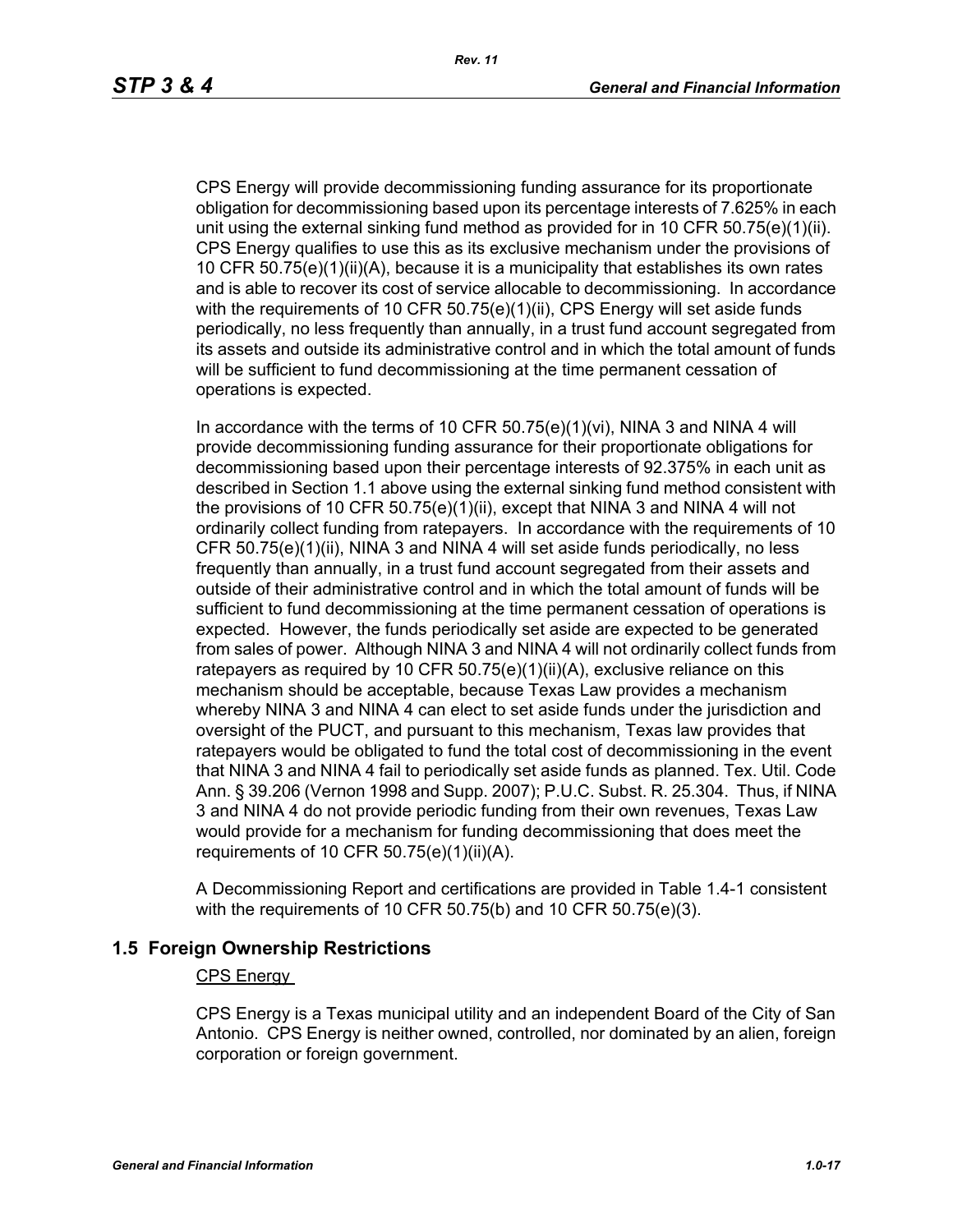#### NRG Energy

Section 13(d) of the Securities Exchange Act of 1934, as amended, 15 U.S.C. 78m(d), requires that a person or entity that owns or controls more than 5% of the securities of a company must file notice with the Securities and Exchange Commission (SEC). Based upon filings with the SEC, NINA has from time to time identified investors that have reported owning more than 5% of the voting stock of NRG Energy. These investors are typically financial institutions that hold investments in NRG Energy stock as part of one or more mutual funds, exchange traded funds, private equity funds, or other similar funds. In some cases, these financial institutions report that some shares may be held by one or more foreign domiciled subsidiary. In 2012, NINA identified such reports filed by Orbis Investment Management (U.S.), LLC, a Delaware limited liability company, Blackrock, Inc., a Delaware corporation, and State Street Corporation, a Massachusetts corporation. In a Schedule 13G dated February 14, 2013, Orbis Management (U.S.), LLC reported that its holdings of NRG stock, including holdings of its affiliates, had reduced to 0% as of December 31, 2012.

In each case where such financial institutions have held voting common stock of NRG Energy, these entities only have had the same rights as other voting shareholders of NRG Energy. Other than such voting rights, they have no rights to participate in matters affecting the management or operation of NRG Energy, NINA or STPNOC, including no right to vote on or nominate any Director(s) to NINA's or STPNOC's Board of Directors.

They have no rights with respect to the management or development of new nuclear units by NINA, or with respect to the management or operation of nuclear units by STPNOC, and therefore, they: (1) have no right or ability to participate in decisions concerning nuclear safety or security; (2) have no right or ability to obtain access to or responsibility for special nuclear material; and (3) have no right or ability to gain access to Restricted Data or any other classified National Security Information. These entities also have no unanimous consent rights relating to the governance of NRG Energy, NINA or STPNOC.

Other than their status as shareholders of NRG Energy, NINA is not aware of any legal, contractual or financial arrangements, between these entities and NINA or STPNOC. Moreover, NINA has no reason to believe that any of these entities are owned, controlled, or dominated, directly or indirectly, by any foreign entity. Rather, the filings by these entities with the SEC indicate that each of these entities is a U.S. company.

The directors and executive officers of NRG Energy are United States citizens, except for one executive officer. The one executive officer with foreign citizenship will not be able to exercise control over NRG Energy. As such, neither NRG Energy, nor the subsidiaries that it controls are owned, controlled, or dominated by any alien, foreign corporation, or foreign government.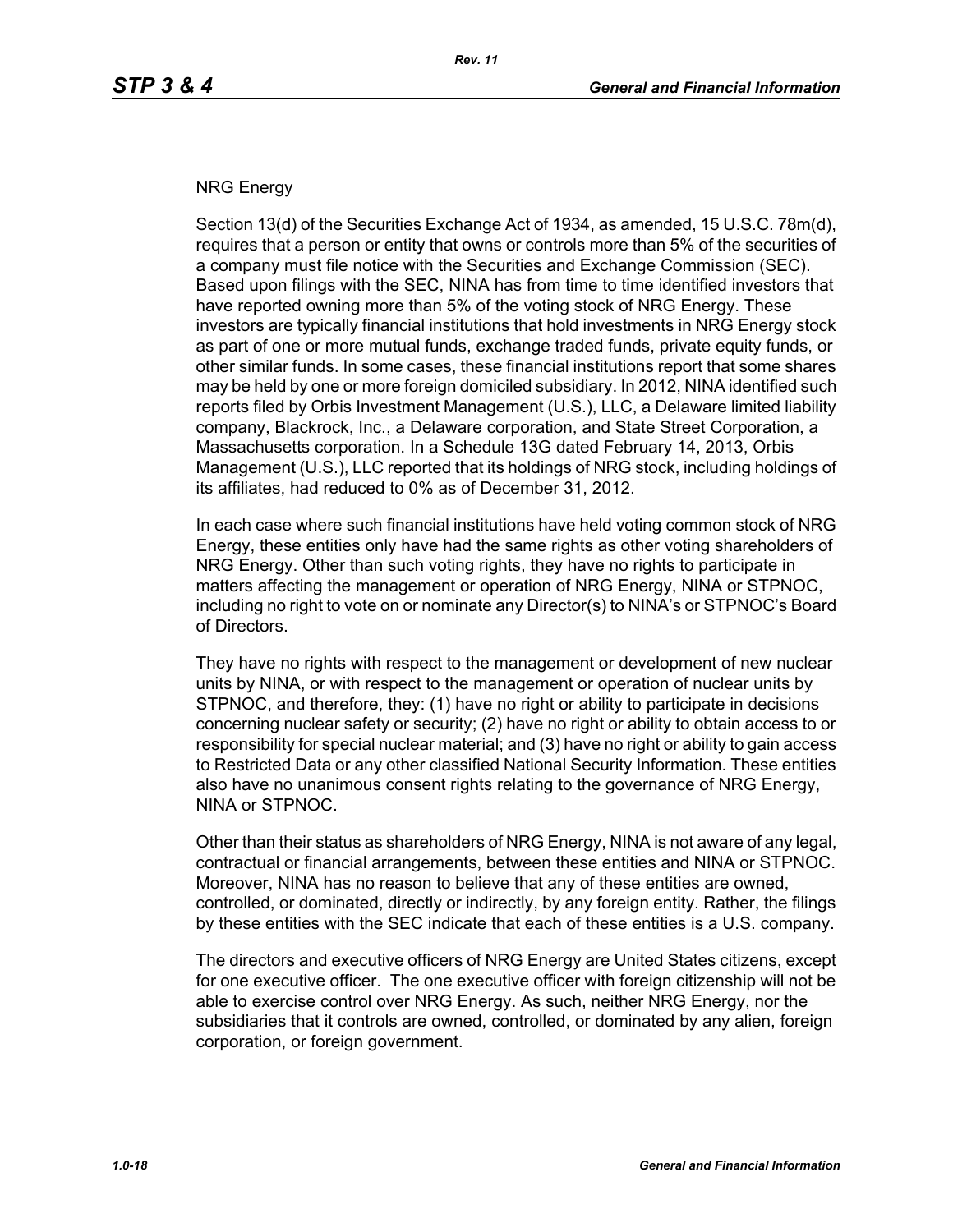#### NINA, NINA 3 and NINA 4

NINA is owned approximately 90% by NRG Energy, and NRG Energy exercises voting control over NINA. NINA does not anticipate any material change in its current ownership prior to issuance of the requested licenses. Toshiba America Nuclear will not own more than 10% unless a higher ownership percentage is approved or otherwise authorized in writing by the NRC.

Funding for NINA's current development and licensing activities is being provided primarily through loans from Toshiba America Nuclear. These additional loans represent a small percentage of the total funding that has been spent and that is anticipated to be spent prior to beginning licensed construction activities. Given its small ownership share and its relatively small contribution to the overall funding for the project prior to issuance of the COLs, Toshiba America Nuclear is not able to exert direct or indirect control over NINA within the meaning of 10 CFR 50.38 by virtue of its loans to support current activities. Following issuance of the COLs, NINA will assure that at least 50% of the funding for any licensed construction activity is funded from U.S. sources whether through loans or through equity.

If NINA' ownership structure changes following issuance of the COLs, NINA commits that, prior to execution of the documents necessary to implement any proposed change of ownership of NINA that, either individually or when combined with prior changes, would result in a change in ownership of 5% or more of NINA, NINA will provide complete information to the NRC regarding the proposed transaction and seek either an NRC threshold determination that no license transfer approval is required or the NRC's prior written consent to a license transfer pursuant to 10 CFR 50.80.

In addition, NINA has implemented the STP 3&4 Negation Action Plan (NAP) to provide requirements and guidance to ensure negation of potential foreign ownership, control or domination (FOCD) over the STP 3&4 licenses. The NAP currently provides that control over nuclear safety or security decisions is exercised by the Chief Executive Officer (CEO) and Chief Nuclear Officer (CNO), who are required by the NAP to be U.S. citizens. As the 90% owner of NINA, NRG Energy controls the appointment of the CEO and CNO, and they can only be replaced by the vote of the NRG Energy member on the NINA Board of Directors. Additional negation measures would be implemented prior to beginning any licensed construction activity. This includes formation of a Nuclear Advisory Committee to review and advise on FOCD matters including the effectiveness of the NAP, and adoption of corporate governance provisions that formally delegate exclusive decision-making authority over nuclear safety and security matters to a Security Committee of the NINA Board consisting of a majority of independent, U.S. citizen directors whose selection is controlled by the NRG Member Director. Moreover, STP 3&4 will be operated by STPNOC, an independent U.S. company that is controlled by NRG Energy, the City of San Antonio and the City of Austin, Texas.

The measures undertaken in the NAP provide the basis to conclude that NINA, NINA 3 and NINA 4 will not be owned, dominated, or controlled by foreign interests within the meaning of the Atomic Energy Act, and that issuance of a COL would not be inimical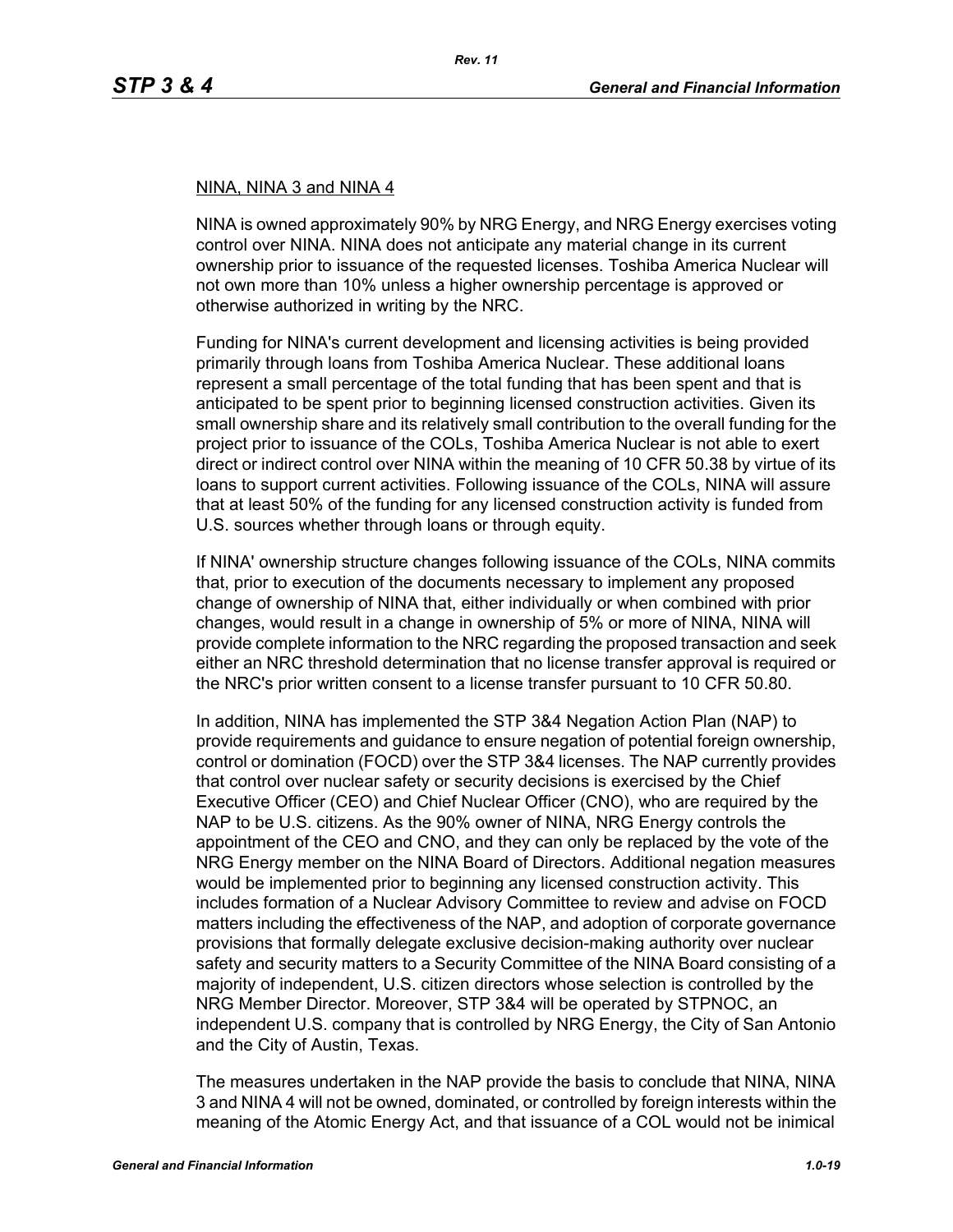to the common defense and security. The NAP is provided as Appendix 1D of Final Safety Analysis Report Chapter 1, and implements measures to fully negate FOCD with respect to matters involving the nuclear safety, security, and reliability of STP 3&4 throughout the design, construction and operation of STP 3&4. The NAP describes the controls implemented to assure that the governance of NINA and the licensed activities undertaken by NINA, NINA 3 and NINA 4 are not subject to FOCD within the meaning 10 CFR 50.38 and Section 103.d of the Atomic Energy Act of 1954, as amended (Section 103.d of the Act).

The NAP was developed using the guidance provided by the NRC's "Final Standard Review Plan on Foreign Ownership, Control, or Domination," 64 FR 52355 (September 28, 1999) (FOCD SRP). Defense-in-depth is provided through a number of measures in order to assure that there is U.S. control over matters relating to nuclear safety, security and reliability, including most significantly the security programs and safety programs, including Quality Assurance. These measures effectively negate the risk that the foreign owned parent companies might exercise control, domination, or influence over matters that are required to be under U.S. control pursuant to the terms of 10 CFR 50.38 and Section 103.d of the Act.

#### **STPNOC**

STPNOC is a not for profit Texas corporation that is controlled by a board of four directors, three members of which are appointed by the City of Austin (Austin), CPS Energy, and NRG South Texas LP, an indirect wholly owned subsidiary of NRG Energy. These three directors choose the fourth director, who then also serves as the Chief Executive Officer. Austin and CPS Energy are governmental organizations in the State of Texas that are controlled by city councils elected by the citizens of these U.S. cities. NRG Energy is a publicly traded, widely held U.S. corporation, and it is not under FOCD.

Pursuant to Article VI of STPNOC's Restated Articles of Incorporation, Austin, CPS Energy and NRG South Texas LP appoint the three "Participant Directors" of STPNOC. Notably, NRG South Texas LP is the successor to "Texas Genco LP," which is the entity named in the Restated Articles of Incorporation dated April 27, 2005. The three Participant Directors elect a fourth CEO/Director by a unanimous vote of all three. As such, all of the STPNOC directors currently are U.S. citizens appointed by organizations that are under U.S. control. The STPNOC directors control STPNOC pursuant to Article V of the Restated Articles of Incorporation, which provides that STPNOC "is to have no members," i.e., it has no owners, but rather "its affairs are managed by a Board of Directors."

STPNOC is subject to U.S. control, and it will exercise authority over nuclear safety, security, and reliability matters free from any potential for foreign domination or control over its decision making in any area of concern to the NRC under the Atomic Energy Act of 1954, as amended. The NAP provides further information regarding STPNOC and the reasons that STPNOC is and will remain free from any foreign control or domination with regard to nuclear safety, security or reliability matters.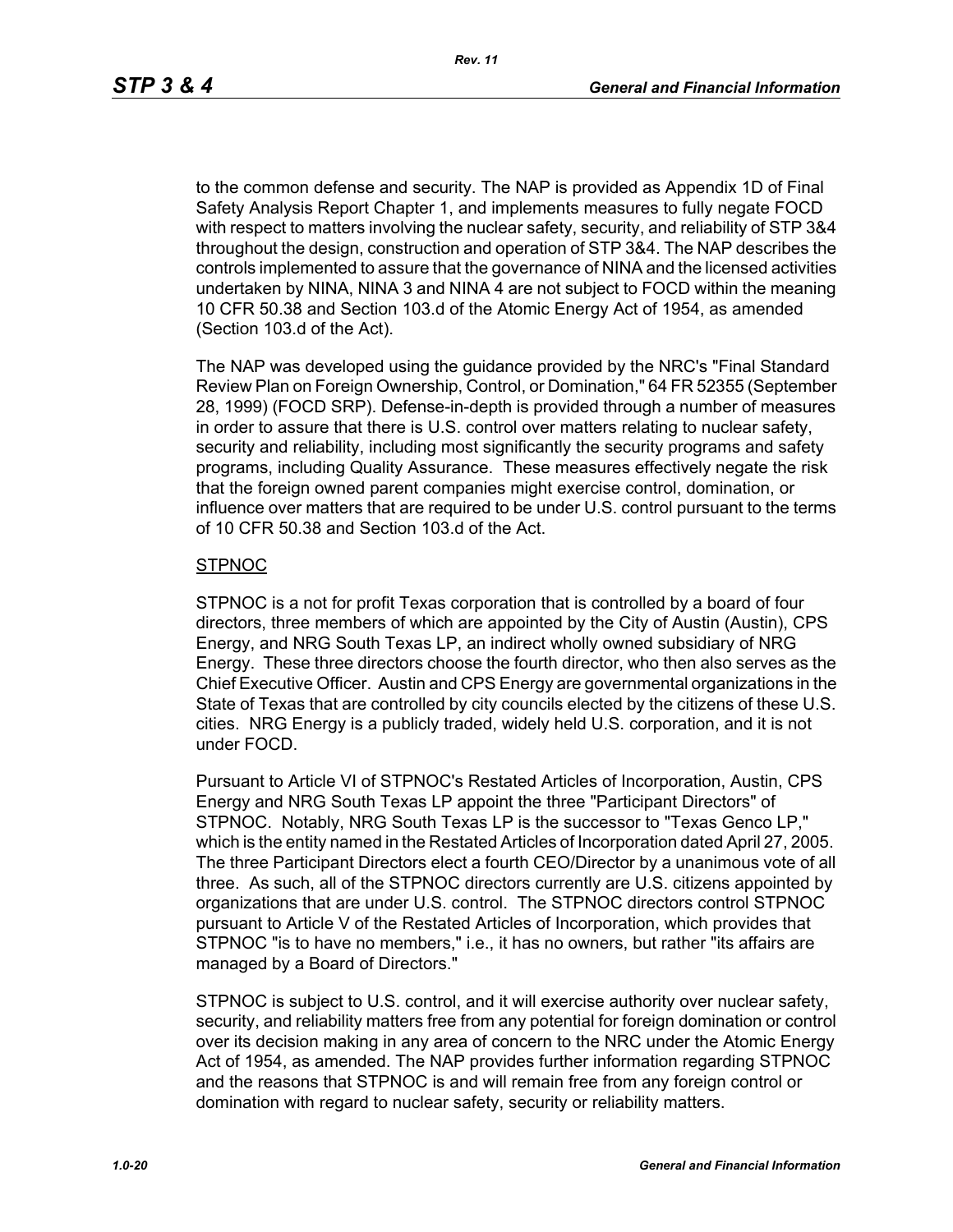## **1.6 Restricted Data and Classified National Security Information**

The COLA for STP 3 & 4 does not contain any Restricted Data or other Classified National Security Information, nor does it result in any change in access to any Restricted Data or Classified National Security Information. In addition, it is not expected that activities conducted in accordance with the proposed combined license will involve such information. In compliance with Section 145(a) of the Act and 10 CFR 50.37, the applicants agree that they will not permit any individual to have access to, or any facility to possess, Restricted Data or Classified National Security Information until the individual and/or facility has been approved for such access under the provisions of 10 CFR Part 25 and/or 10 CFR Part 95.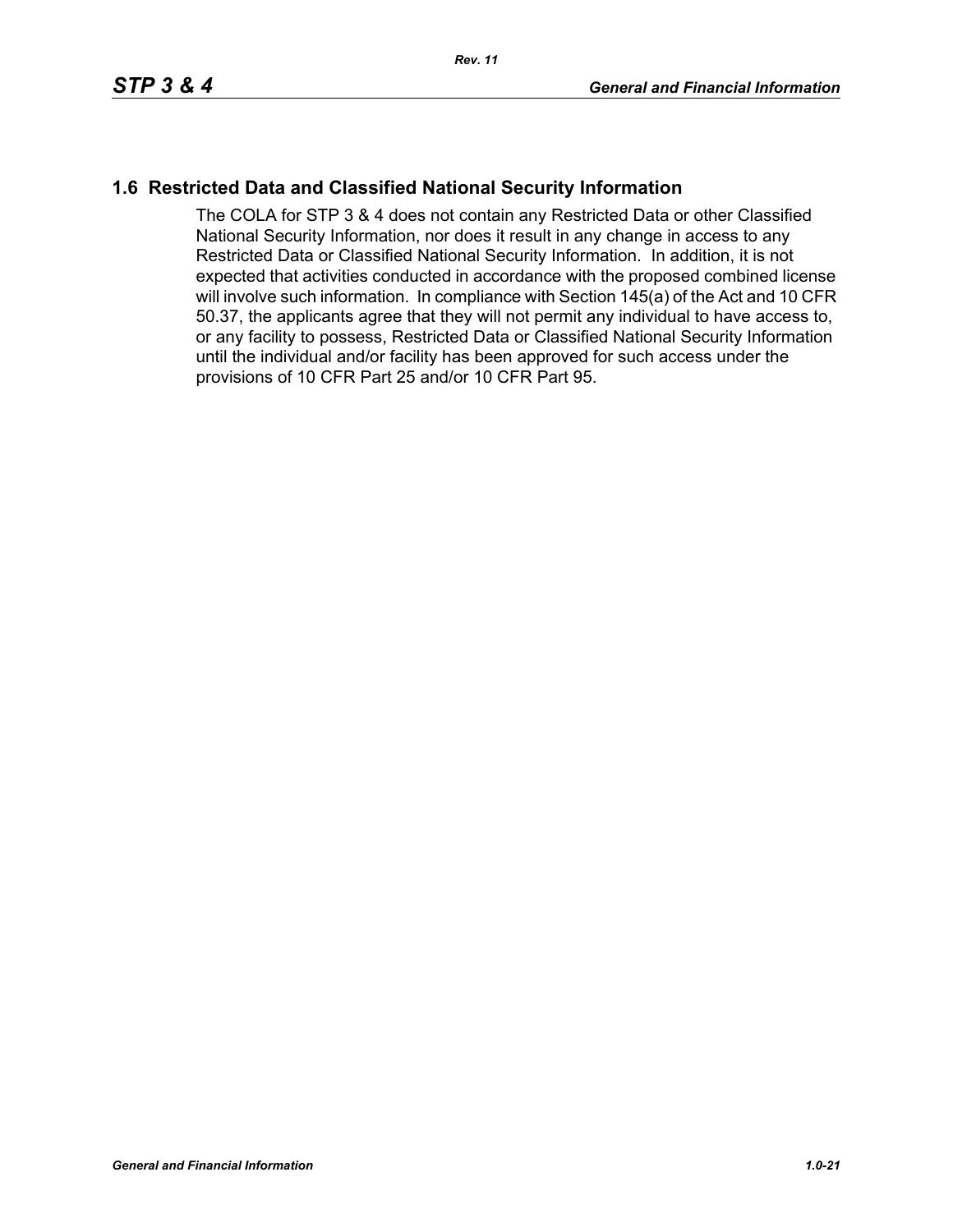| <b>Nuclear Innovation North America LLC</b><br>122 West Way<br>Suite 405<br>Lake Jackson, Texas 77566 |                                                   |                      |  |
|-------------------------------------------------------------------------------------------------------|---------------------------------------------------|----------------------|--|
| <b>Contact Name</b>                                                                                   | <b>Position / Title</b>                           | <b>Citizenship</b>   |  |
| <b>Officers</b>                                                                                       |                                                   |                      |  |
| McBurnett, Mark                                                                                       | Chief Executive Officer and Chief Nuclear Officer | <b>United States</b> |  |
| <b>Directors</b>                                                                                      |                                                   |                      |  |
| Wilson, Denise                                                                                        | Manager                                           | <b>United States</b> |  |
| Okamura, Kiyoshi                                                                                      | Manager                                           | Japan                |  |

## **Table 1.2-1 Officers and Directors of Nuclear Innovation North America LLC**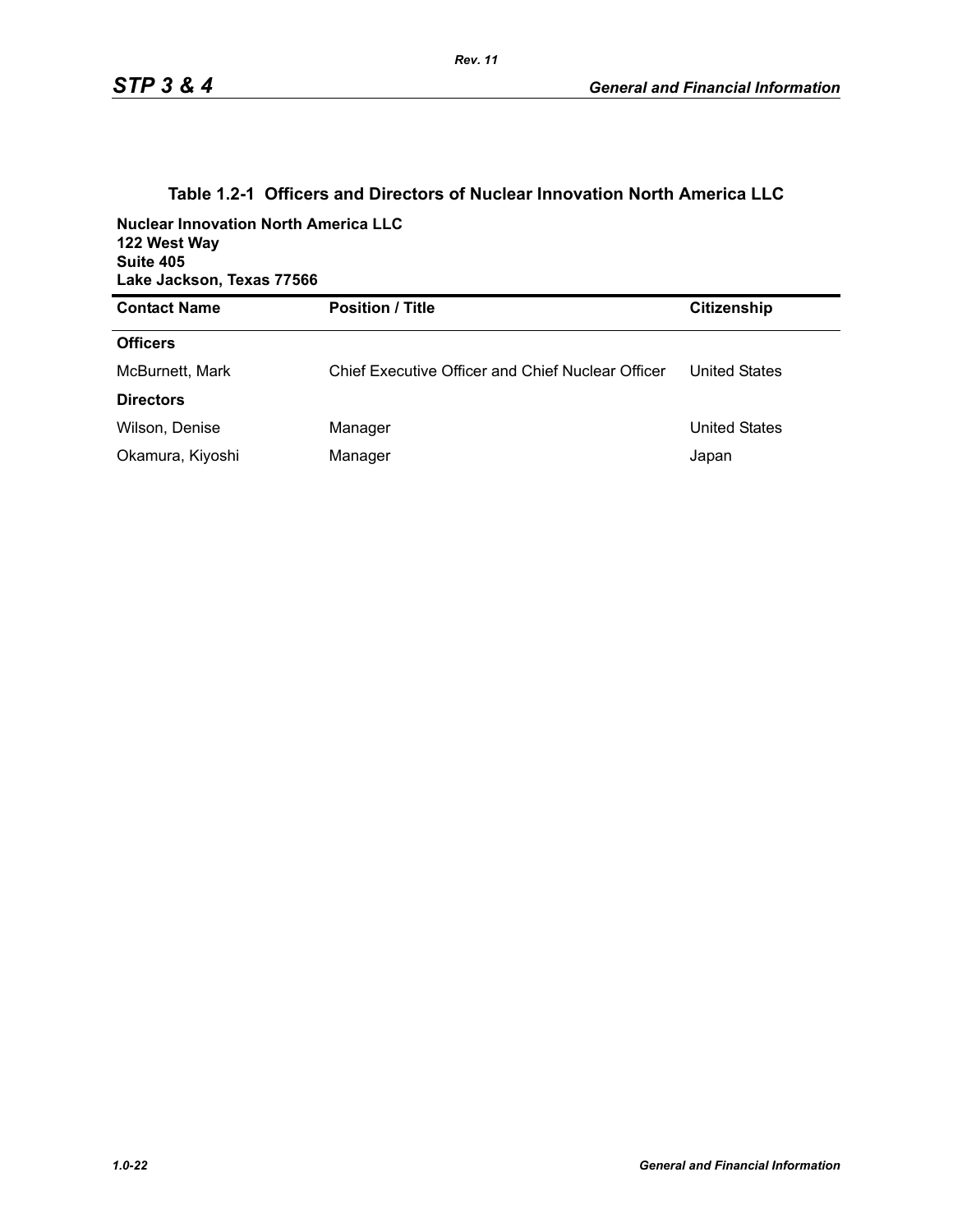## **Table 1.2-2 Officers and Directors of NRG Energy, Inc.**

| NRG Energy, Inc.<br>211 Carnegie Center<br>Princeton, NJ 08540 |                                                             |             |  |
|----------------------------------------------------------------|-------------------------------------------------------------|-------------|--|
| <b>Position / Title</b><br><b>Contact Name</b>                 |                                                             | Citizenship |  |
| <b>DIRECTORS</b>                                               |                                                             |             |  |
| Abraham, Spencer                                               | <b>Director</b>                                             | US          |  |
| Caldwell, Kirbyjon H.                                          | Director                                                    | US          |  |
| Coben, Lawrence S.                                             | Director                                                    | US          |  |
| Cosgrove, Howard E.                                            | Director (Chairman of the Board)                            | US          |  |
| Crane, David                                                   | Director, President, Chief Executive Officer                | US          |  |
| Dallas, Terry G.                                               | Director                                                    | US          |  |
| Hantke, William E.                                             | <b>Director</b>                                             | US          |  |
| Hobby, Paul W.                                                 | Director                                                    | US          |  |
| Muller, Edward R.                                              | Director (Vice Chairman of the Board)                       | US          |  |
| Schaumburg, Anne C.                                            | Director                                                    | US          |  |
| Silverstein, Evan J.                                           | <b>Director</b>                                             | US          |  |
| Weidemeyer, Thomas H.                                          | Director                                                    | US          |  |
| Young, Walter                                                  | Director                                                    | US          |  |
| <b>OFFICERS</b>                                                |                                                             |             |  |
| Andrews, Kirkland B.                                           | Executive Vice President, Chief Financial Officer           | US          |  |
| Chillemi, John                                                 | Senior Vice President and Regional President, West          | US          |  |
| Curci, Brian                                                   | <b>Corporate Secretary</b>                                  | US          |  |
| Davis, William Lee                                             | Executive Vice President and Regional President, Northeast  | US          |  |
| Dehne, Tanuja M.                                               | Senior Vice President and Chief of Staff                    | US          |  |
| Doyle, Thomas P.                                               | President and Chief Executive Officer, NRG Renew            | US          |  |
| Garcia, Gary                                                   | Senior Vice President, Treasurer                            | US          |  |
| Gaudette, Robert J.                                            | Sup, NRG Business Solutions                                 | US          |  |
| Gros, Thomas D.                                                | President, NRG Distributed Generation                       | US          |  |
| Gutierrez, Mauricio                                            | Executive Vice President, Chief Operating Officer           | US          |  |
| Helfer, Patti                                                  | Executive Vice President and Chief Administrative Officer   | US          |  |
| Hill. David R.                                                 | <b>Executive Vice President and General Counsel</b>         | US          |  |
| Keane, Daniel M.                                               | Corporate Tax Officer                                       | US          |  |
| Killinger, Elizabeth                                           | President, NRG Retail                                       | US          |  |
| Mackey, Glen                                                   | <b>Chief Risk Officer</b>                                   | Canada      |  |
| Moser, Christopher S.                                          | Senior Vice President, Commercial Operations                | US          |  |
| Ragan, John                                                    | Executive Vice President and Regional President, Gulf Coast | US          |  |
| Sotos, Christopher S.                                          | Senior Vice President, Strategy & Mergers and Acquisitions  | US          |  |
| Stark, Ronald B.                                               | Vice President and Chief Accounting Officer                 | US          |  |
| Wallace, Jennifer                                              | Sup, Human Resources                                        | US          |  |
| Wilson, Denise                                                 | Executive Vice President and President, New Business        | US          |  |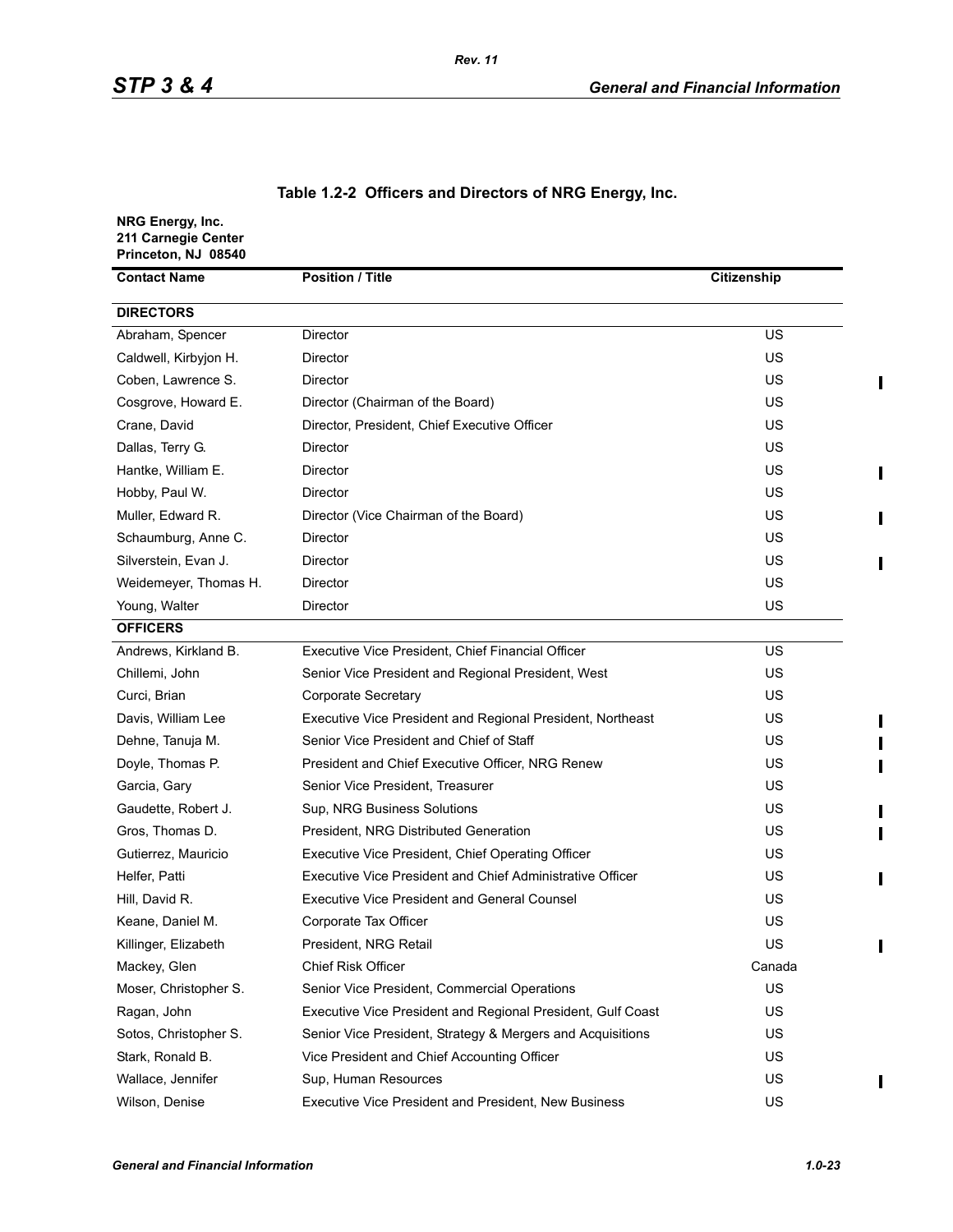#### **Table 1.2-3 Officers and Directors of NINA Texas 3 LLC, NINA Texas 4 LLC, and their Parent Companies**

**Nuclear Innovation North America Investments LLC NINA Texas 3 LLC NINA Texas 4 LLC 122 West Way Suite 405 Lake Jackson, Texas 77566**

| <b>Name</b>     | <b>Position</b>                                   | Citizenship          |
|-----------------|---------------------------------------------------|----------------------|
| McBurnett, Mark | Chief Executive Officer and Chief Nuclear Officer | <b>United States</b> |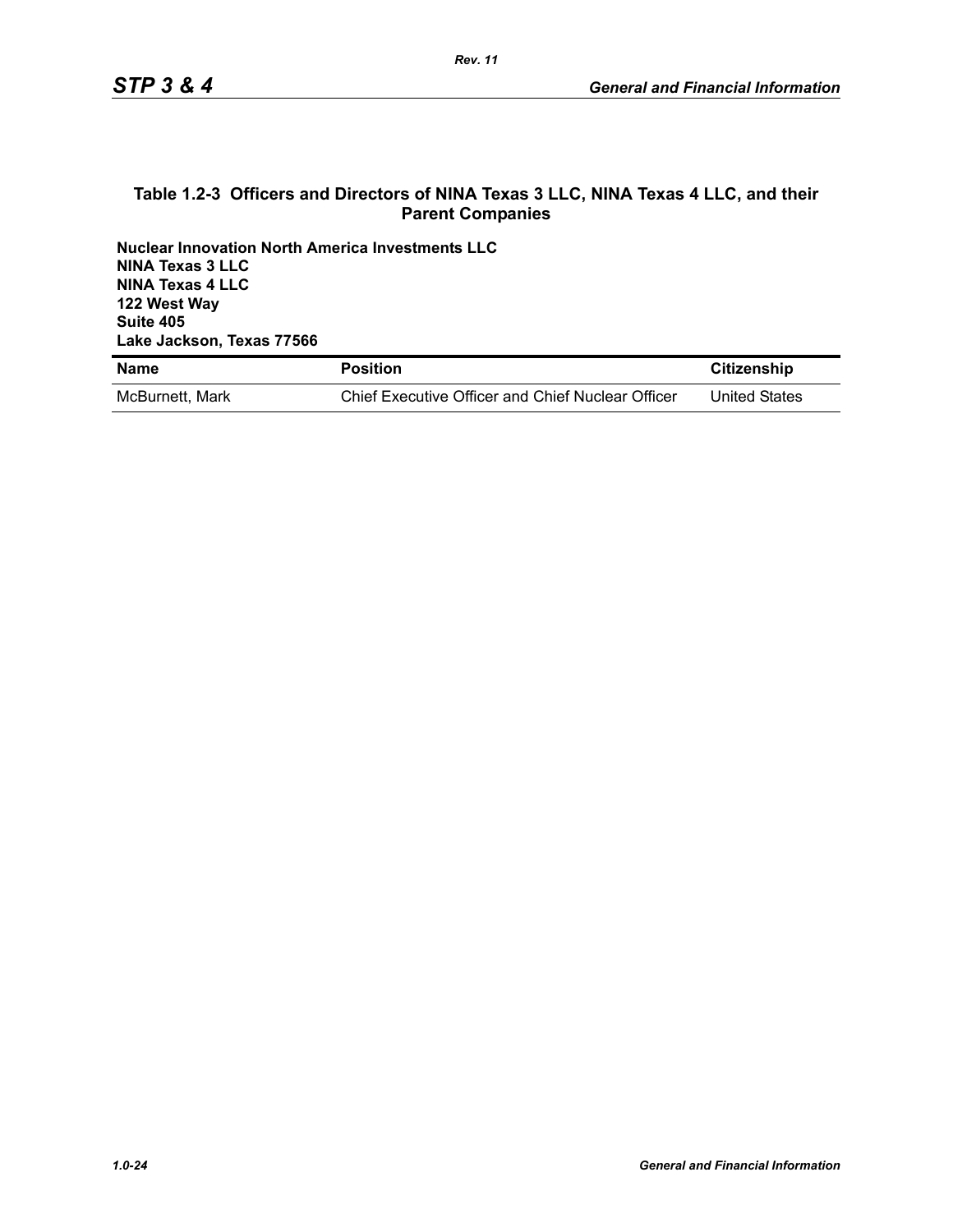I

ı

 $\mathbf I$ 

## **Table 1.2-4 Trustees and Senior Executive Team of CPS Energy**

**City Public Service Board of San Antonio, Texas (CPS Energy) P.O. Box 1771 San Antonio, Texas 78296**

| <b>Name</b>             | <b>Position</b>           | Citizenship |
|-------------------------|---------------------------|-------------|
| Guevara, Homer          | Chair, Board of Trustees  | <b>US</b>   |
| Chavez, Nora W.         | Vice Chair, Trustee       | US          |
| Howard, Derrick         | Trustee                   | US          |
| Kelley, Edward          | Trustee                   | US          |
| Taylor, Ivy R.          | Mayor; ex-officio Trustee | <b>US</b>   |
| Beneby, Doyle           | President and CEO         | US          |
| Shellman, Carolyn E.    | Exec VP; Gen Counsel      | US          |
| Gold-Williams, Paula Y. | Exec VP; CFO              | <b>US</b>   |
| LeBlanc-Burley, Jelynne | Exec VP                   | US          |
| Eugster, Cris           | Exec VP                   | US          |
| Barham, Paul S.         | Senior VP                 | <b>US</b>   |
| Herbst, David           | Senior VP                 | US          |
| Benedict, John          | Senior VP                 | US          |
| Smith, Raidford         | <b>VP</b>                 | US          |
| Garza, Rudy             | <b>VP</b>                 | US          |
| Locke, Justin           | <b>VP</b>                 | <b>US</b>   |
| Lewis, Lisa             | <b>VP</b>                 | US          |
| Almaraz, Frank          | <b>VP</b>                 | US          |
| Garcia, Maria           | <b>VP</b>                 | US          |
| Real, Les               | <b>VP</b>                 | US          |
| Sarich, Greg            | <b>VP</b>                 | <b>US</b>   |
| Baston, Phyllis         | <b>VP</b>                 | US          |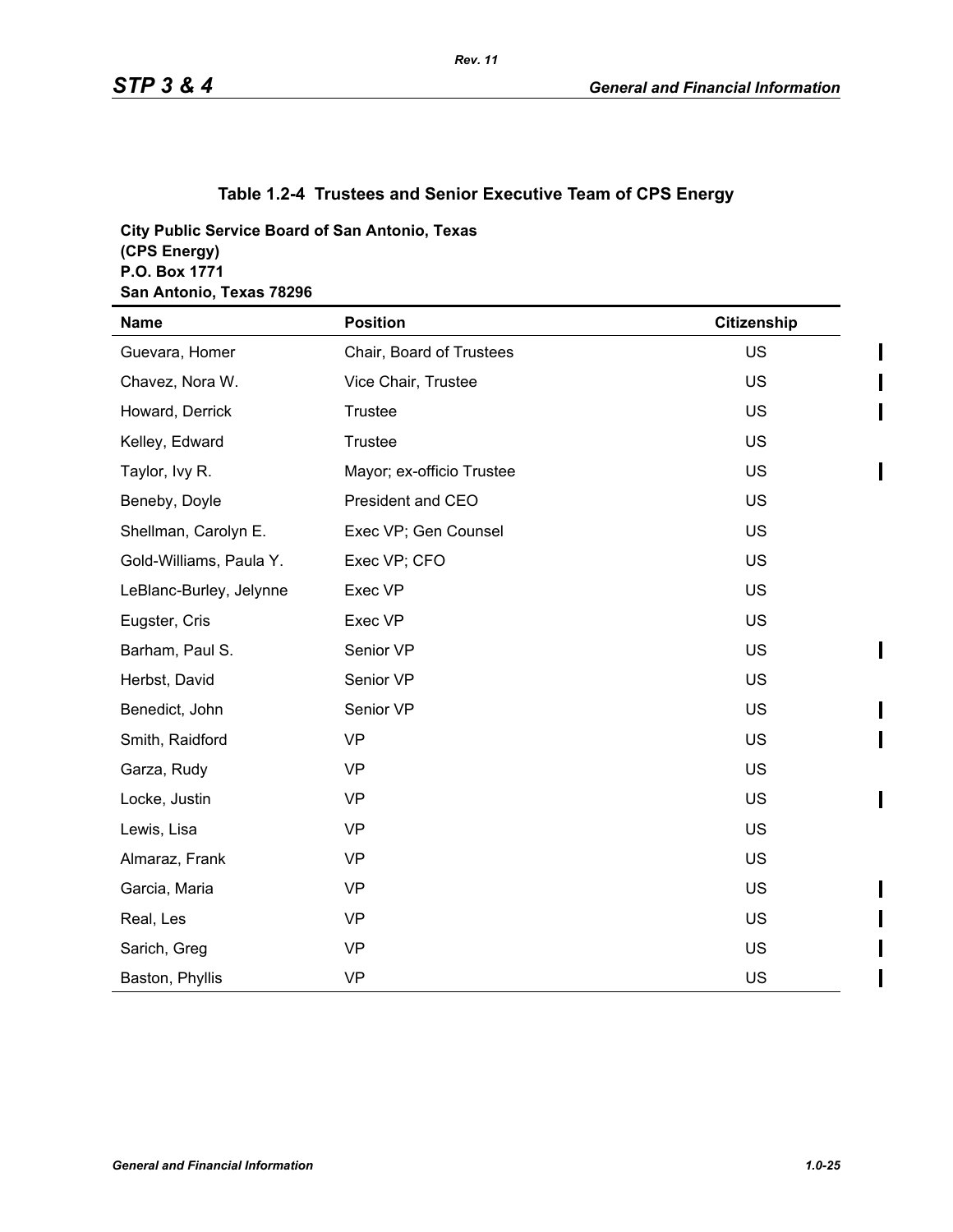$\mathbf I$  $\overline{\phantom{a}}$ 

## **Table 1.2-5 Officers and Directors of STP Nuclear Operating Company**

| <b>STP Nuclear Operating Company</b> |  |  |  |  |
|--------------------------------------|--|--|--|--|
|--------------------------------------|--|--|--|--|

| <b>Name</b>      | <b>Position</b>                     | <b>Citizenship</b> |
|------------------|-------------------------------------|--------------------|
| Mele, Cheryl     | <b>Director</b>                     | <b>US</b>          |
| Ragan, John      | <b>Director</b>                     | <b>US</b>          |
| Blaylock, Larry  | <b>Director</b>                     | US                 |
| Koehl, Dennis    | President & CEO                     | <b>US</b>          |
| Harrison, George | CFO                                 | <b>US</b>          |
| Capristo, Also   | <b>Chief Administrative Officer</b> | <b>US</b>          |
| Powell, Tim      | VP, Site                            | <b>US</b>          |
| Rencurrel, Dave  | <b>Senior Vice President</b>        | US                 |
| Nemeth, Peter    | <b>Board Secretary</b>              | US                 |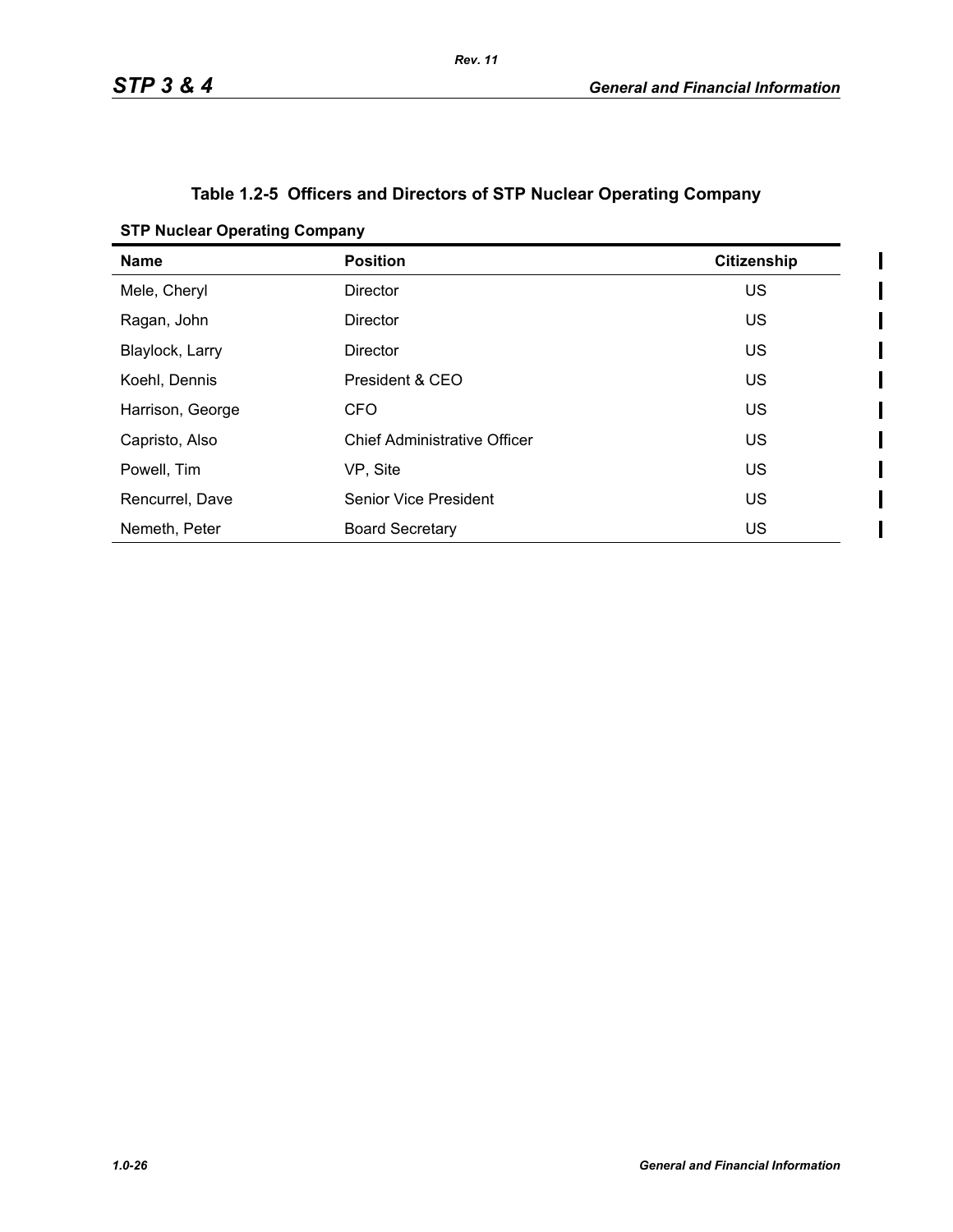## **Table 1.2-6 Officers and Directors of Texas Genco**

**Texas Genco Holdings, Inc. 211 Carnegie Center Princeton, NJ 08540**

| <b>Princeton, NJ 08540</b> |                              |                      |
|----------------------------|------------------------------|----------------------|
| <b>Name</b>                | <b>Position / Title</b>      | <b>Citizenship</b>   |
| <b>Officers</b>            |                              |                      |
| O'Hara, Christopher        | Vice President and Secretary | <b>United States</b> |
| Ragan, John                | President                    | <b>United States</b> |
| Garcia, Gary               | Vice President and Treasurer | <b>United States</b> |
| Taylor, Howard             | <b>Vice President</b>        | <b>United States</b> |
| Keane, Daniel M.           | <b>Vice President</b>        | <b>United States</b> |
| <b>Directors</b>           |                              |                      |
| O'Hara, Christopher        | <b>Director</b>              | <b>United States</b> |
| Ragan, John                | <b>Director</b>              | <b>United States</b> |

 $\blacksquare$ 

 $\blacksquare$  $\overline{\phantom{a}}$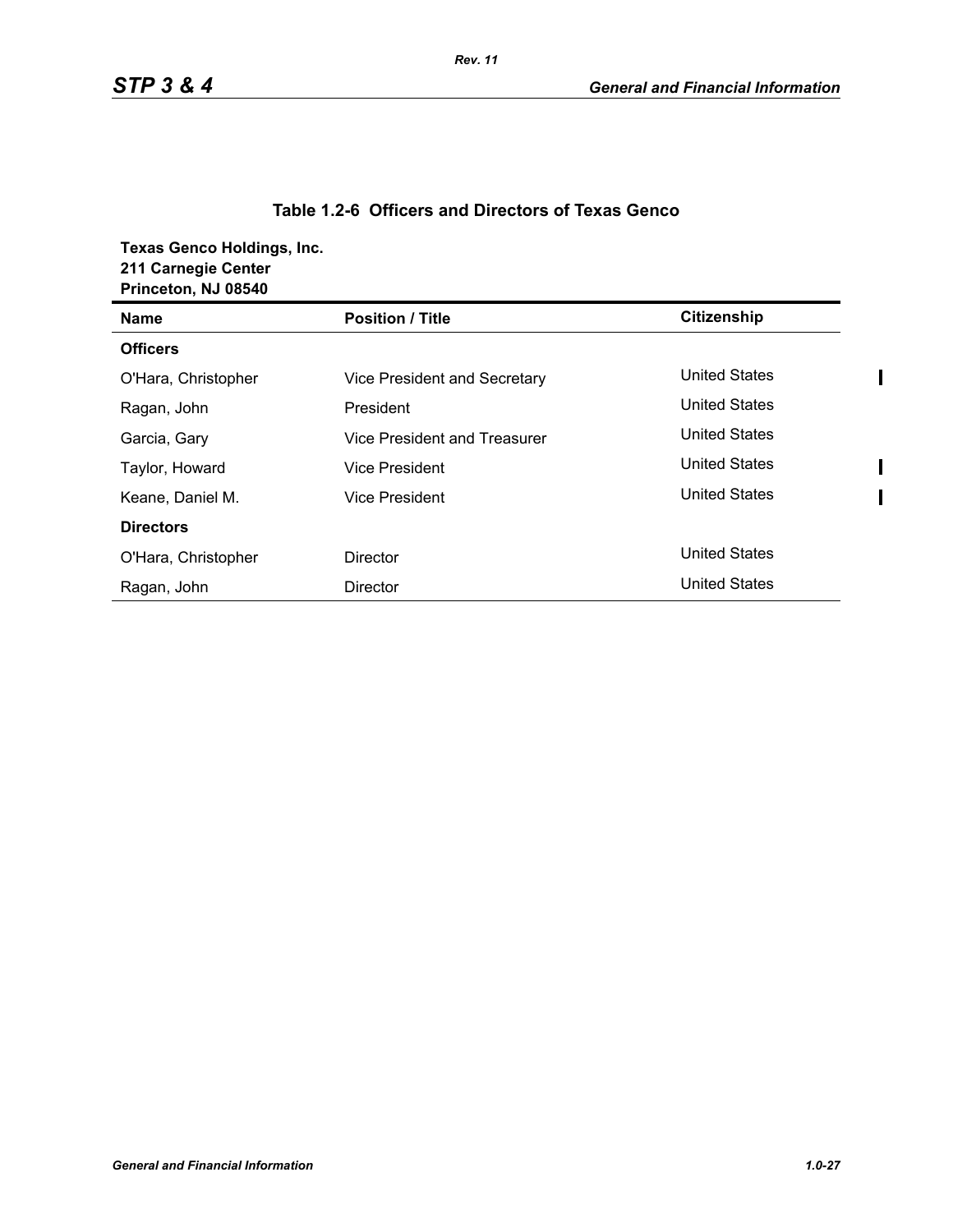| Organization                                  | Contact                                       | <b>Phone</b>                 | Fax                          | E-mail                                                     |
|-----------------------------------------------|-----------------------------------------------|------------------------------|------------------------------|------------------------------------------------------------|
| <b>Bay City Tribune</b>                       | Mike Reddell                                  | 979-245-5555                 | 979-244-5908                 | news@baycitytribune.com<br>mike.reddell@baycitytribune.com |
| Victoria Advocate                             | <b>Allison Miles</b>                          | 361-580-6511                 | 361-574-1220                 | amiles@vicad.com                                           |
| Matagorda Advocate                            | Adriana Acosta<br>Sandra Hudgeons             | 979-244-1330                 | 979-244-1708                 | aacosta@vicad.com<br>shudgeons@vicad.com                   |
| <b>Brazosport Facts</b>                       | Nathaniel Lukefahr                            | 979-237-0151                 | 979-265-7885                 | nathaniel.lukefahr@thefacts.com<br>news@thefacts.com       |
| El Campo Leader-News                          | Chris Barbee                                  | 979-543-3363                 | 979-543-0097                 | cbarbee@leader-news.com                                    |
| Palacios Beacon                               | <b>Nick West</b><br><b>Bert West</b>          | 361-972-3009                 | 361-972-2610                 | palaciosbeacon@gmail.com<br>bert palaciosbeacon@gmail.com  |
| <b>Houston Chronicle</b>                      | <b>Tom Fowler</b><br>Laura Goldberg           | 713-220-7171                 | 713-220-6806                 | tom.fowler@chron.com<br>laura.goldberg@chron.com           |
| Austin American<br>Statesman                  | Kathy Warbelow                                | 512-912-3500                 | 512-445-3971                 | kwarbelow@statesman.com                                    |
| Corpus Christi Caller Times Fanny S. Chirinos |                                               | 361-886-3759                 | 361-886-3732                 | chirinosf@caller.com                                       |
| San Antonio Express News                      | <b>City Desk</b><br>Craig Thomason            | 210-250-3000<br>210-250-3244 | 210-250-3105<br>210-250-3232 | citydesk@express-news.net<br>cthomason@express-news.net    |
| <b>Associated Press</b>                       | Mike Graczyk                                  | 281-872-8900                 | 281-872-9988                 | mgraczyk@ap.org                                            |
| Houston Business Journal                      | <b>Bill Schadewald</b>                        | 713-395-9634                 | 713-968-8025<br>713-963-0482 | bschadewald@bizjournals.com                                |
| Wall St. Journal                              | Angel Gonzalez                                | 713-547-9214                 | 713-547-9228                 | angel.gonzalez@dowjones.com                                |
| Reuters                                       | Eileen O'Grady<br>Eileen Moustakis            | 713-210-8522<br>646-223-6074 | 646-223-6079                 | eileen.ogrady@reuters.com<br>eileen.moustakis@reuters.com  |
| Dow Jones                                     | <b>Michael Rieke</b><br>Kristen McNamara      | 713-227-5440<br>201-938-2061 | 713-547-9234                 | kristen.mcnamara@dowjones.com                              |
| Nuc Net                                       | John Shepherd                                 | +41-58-286-6111              | +41-58-286-6845              | john.shepherd@worldnuclear.org                             |
| <b>Nucleonics Week</b>                        | Jenny Weil<br>Elaine Hiruo                    | 202-383-2170<br>202-383-2163 | 202-383-2125                 | jenny_weil@platts.com<br>elaine_hiruo@platts.com           |
| <b>Nuclear News</b>                           | <b>Rick Michal</b>                            | 708-579-8244                 | 708-352-6464                 | rmichal@ans.org                                            |
| Nuclear Plant Journal                         | Newal Agnihotri<br>Michelle Gaylord           | 630-858-6161                 | 630-858-8787                 | newal@goinfo.com<br>michelle@goinfo.com                    |
| <b>Nuclear Engineering</b><br>International   | Will Dalrymple                                | +44-20-8269-<br>7773         | +44-20-8269-<br>7804         | wdal@neimagazine.com                                       |
| <b>NEI</b>                                    | <b>Scott Peterson</b><br><b>Steve Kerekes</b> | 202-739-8044<br>202-739-8073 | 202-785-4113                 | jsp@nei.org<br>sck@nei.org                                 |
| Power Engineering                             | David Wagman                                  | 918.831.9866                 |                              | pe-editor@pennwell.com                                     |
| KIOX/KXGJ 96.9 FM                             | R. Zillarreal                                 | 713-315-3400                 |                              | rzillarreal@lbimedia.com                                   |
| <b>KMKS 102.5 FM</b>                          | Kay/Larry Sandlin                             | 979-244-4242                 | 979-245-0107                 | kmks@kmks.com                                              |
| KTRH AM 740                                   | Bryan Erickson                                | 713-212-8812                 | 713-212-8957                 | bryanerickson@clearchannel.com                             |
| <b>KUHF 88.7 FM</b>                           | <b>Robert Stevenson</b>                       | 713-743-0887                 | 713-743-1818                 | bstevenson@kuhf.org                                        |
| <b>KZRC 92.5 FM</b>                           | Ernie Cunnar                                  | 979-323-7771                 | 708-671-1202                 | KZRC@KZRC.com                                              |

## **Table 1.2-7 Trade and News Publications**

*Rev. 11*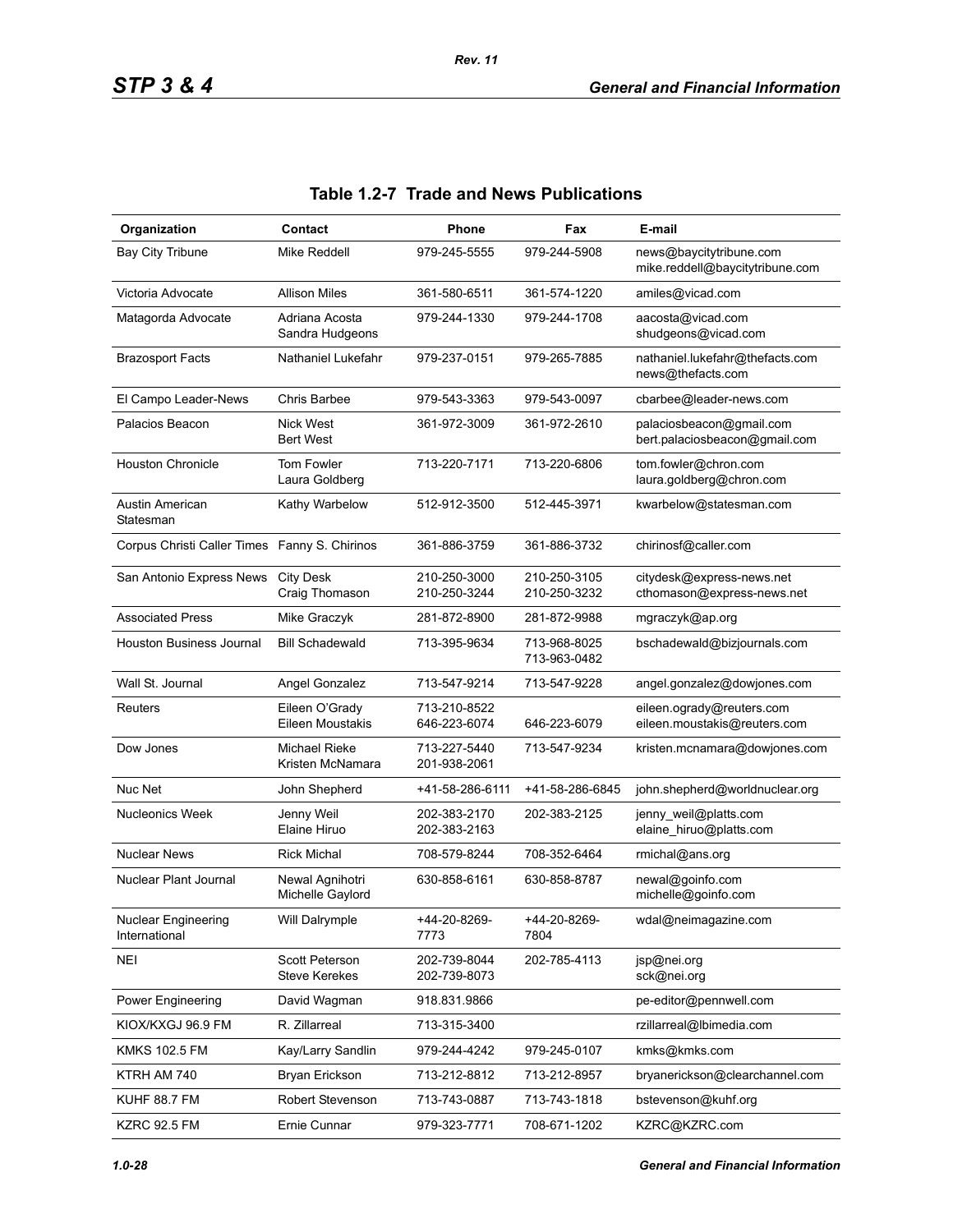| Organization                          | Contact            | <b>Phone</b> | Fax          | E-mail                  |
|---------------------------------------|--------------------|--------------|--------------|-------------------------|
| KAVU TV (Victoria Ch. 25)             | Don Bradley        | 361.575.2500 | 361.575.2255 |                         |
| KHOU TV (CBS 11)                      | <b>Bill Bishop</b> | 713-521-4388 | 713-521-4381 | news@khou.com           |
| KNWS TV 51                            |                    | 713-974-5151 | 713-974-5188 |                         |
| KPRC TV (NBC 2)                       | Ken Cockroft       | 713-778-4972 | 713-781-4930 | kcockroft@kprc.com      |
| KRIV TV (FOX 26)                      | Ruben Dominguez    | 713-479-2801 | 713-479-2859 | newsdesk@fox26.com      |
| KTRK TV (ABC 13)                      | Dave Strickland    | 713-663-4501 | 713-663-4648 | dave.strickland@abc.com |
| Northland Cable TV for<br><b>PSAs</b> | Kelly Hermenitt    | 979-543-6858 | 979-543-9501 |                         |

**Table 1.2-7 Trade and News Publications (Continued)**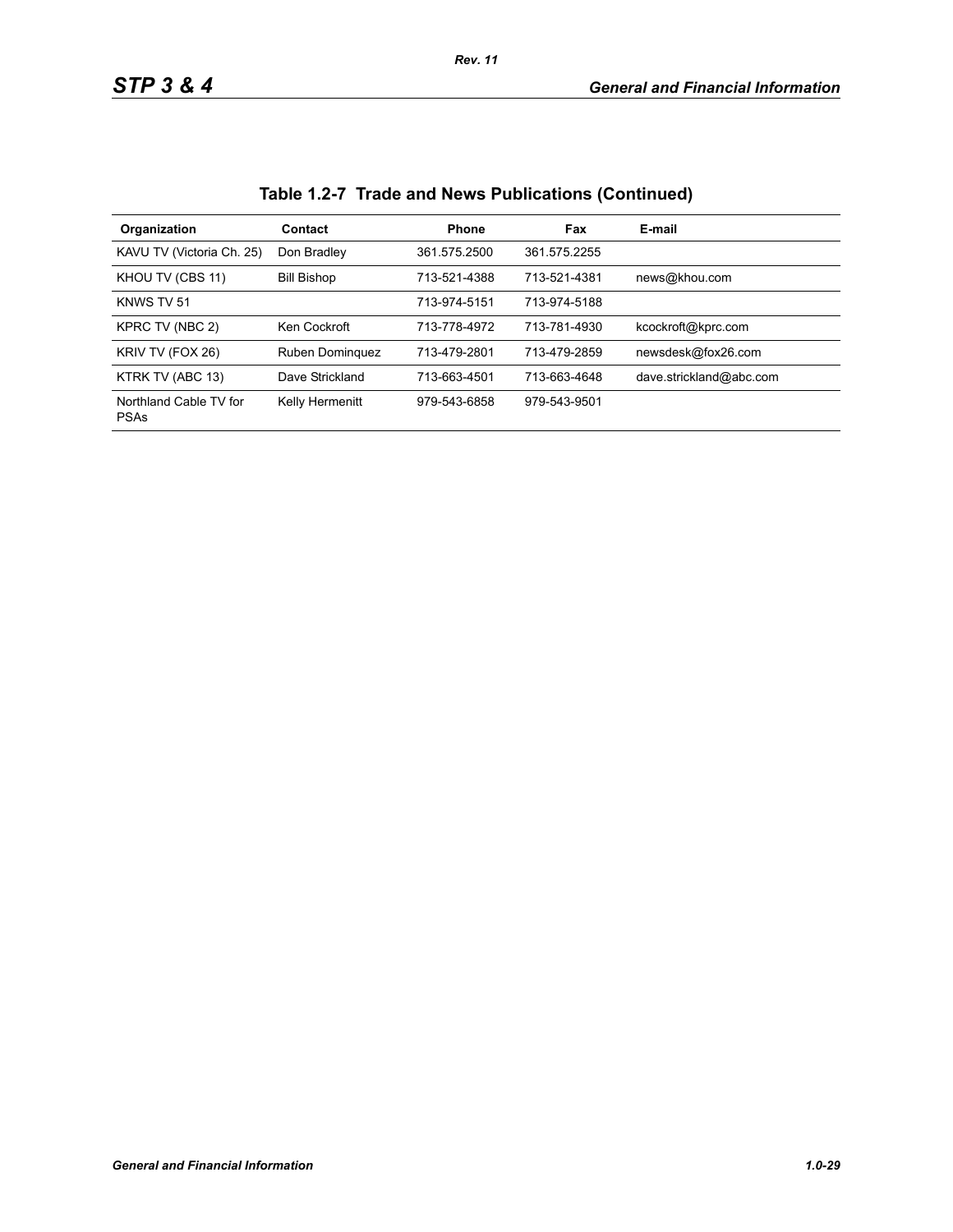**[s5]**

# **Table 1.3-1 Projected Total Project Costs for STP Units 3 and 4 (Proprietary)**

**FINANCIAL AND COMMERCIAL** [e5]

*1.0-30 General and Financial Information*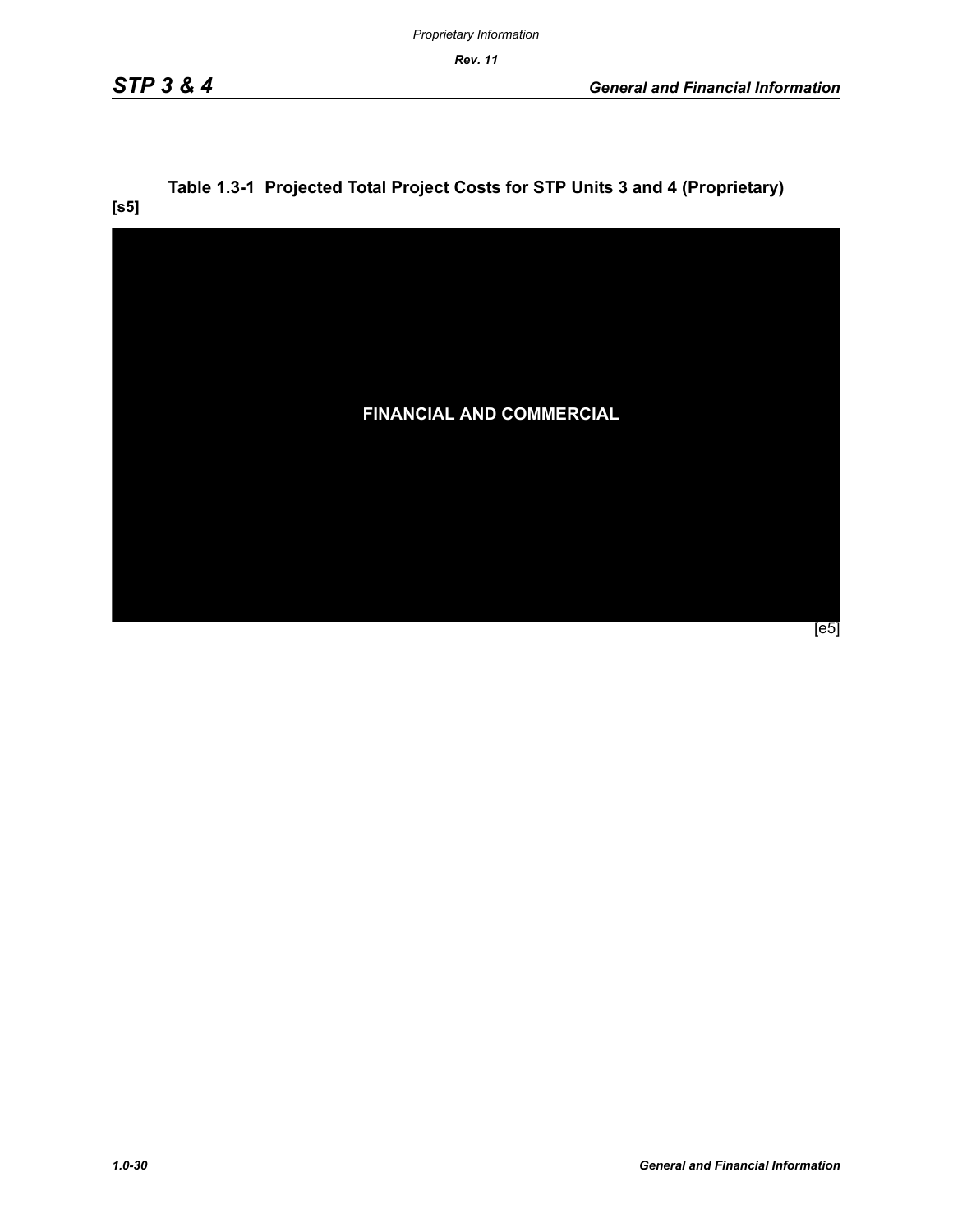## **Table 1.3-2 Sources and Uses for STP Units 3 & 4 (Proprietary)1**

[s5]



 $[e5]$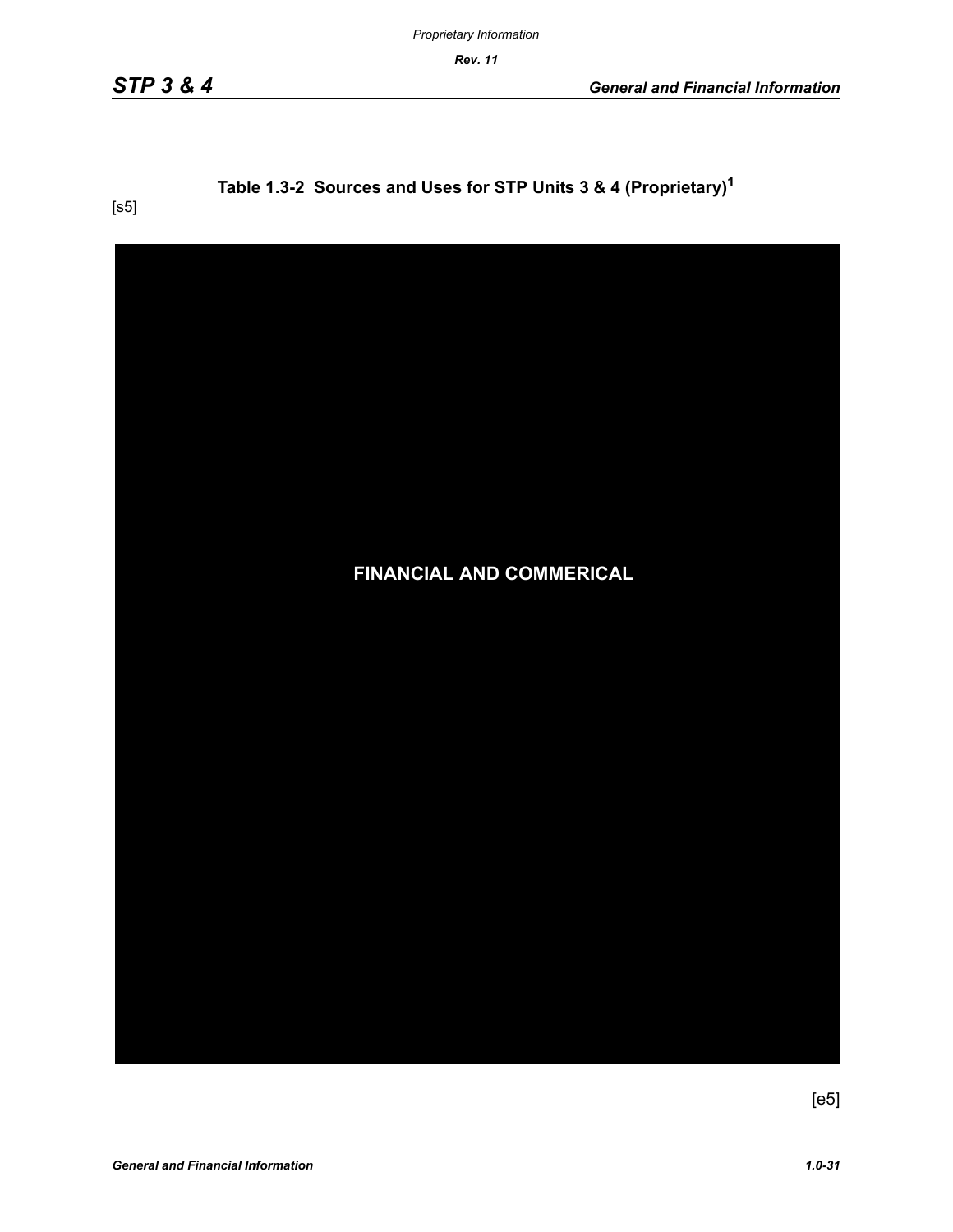#### **Table 1.3-3 STP Units 3 & 4 O&M Costs for the First Five Years (Proprietary)** [s5]

| <b>FINANCIAL AND COMMERICAL</b> |
|---------------------------------|
|                                 |
|                                 |
|                                 |
|                                 |

[e5]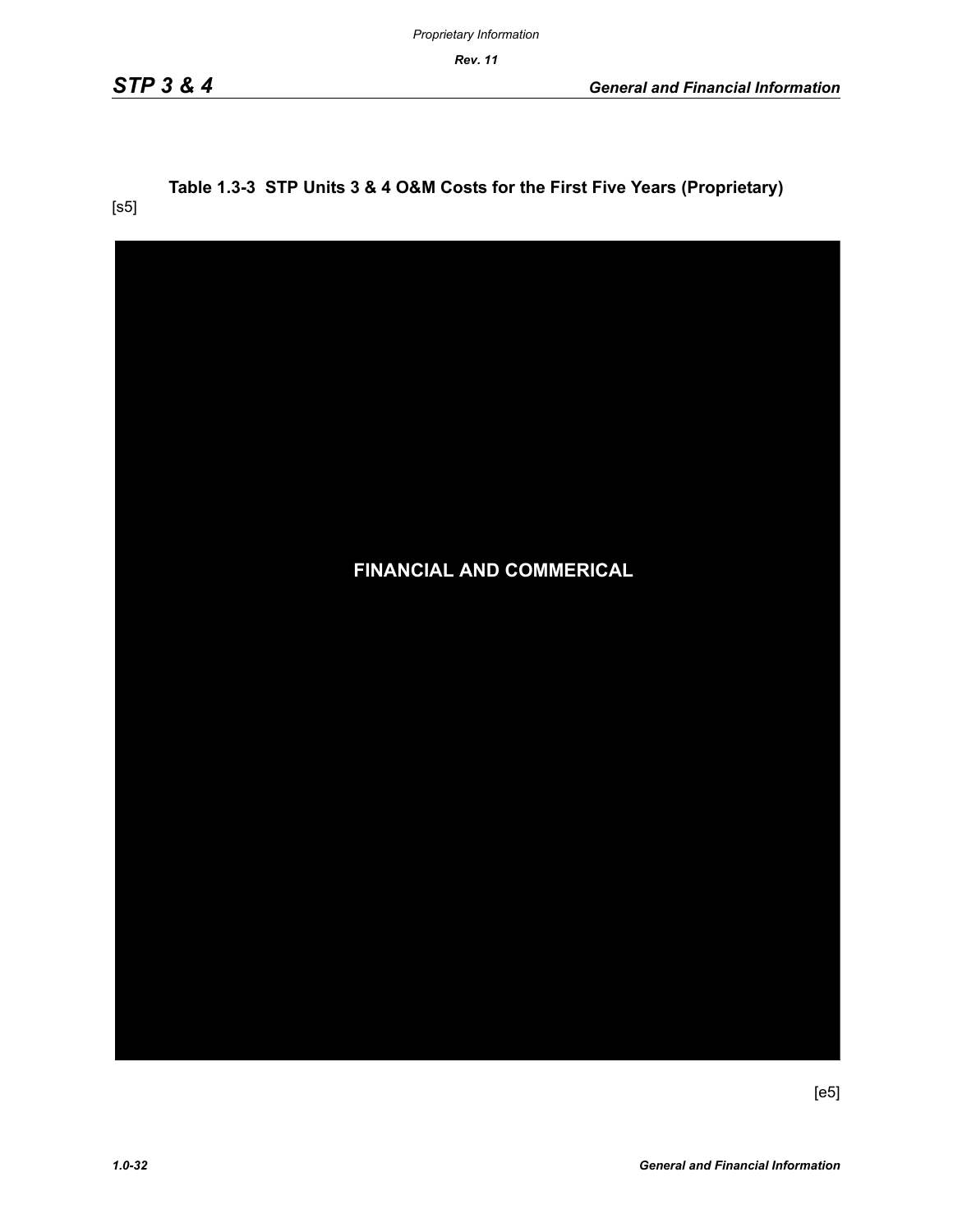*Proprietary Information*

*Rev. 11*

## **Table 1.3-4 Summary of PPA Agreements for STP Units 3 & 4 (Proprietary)**

[s5]



[e5]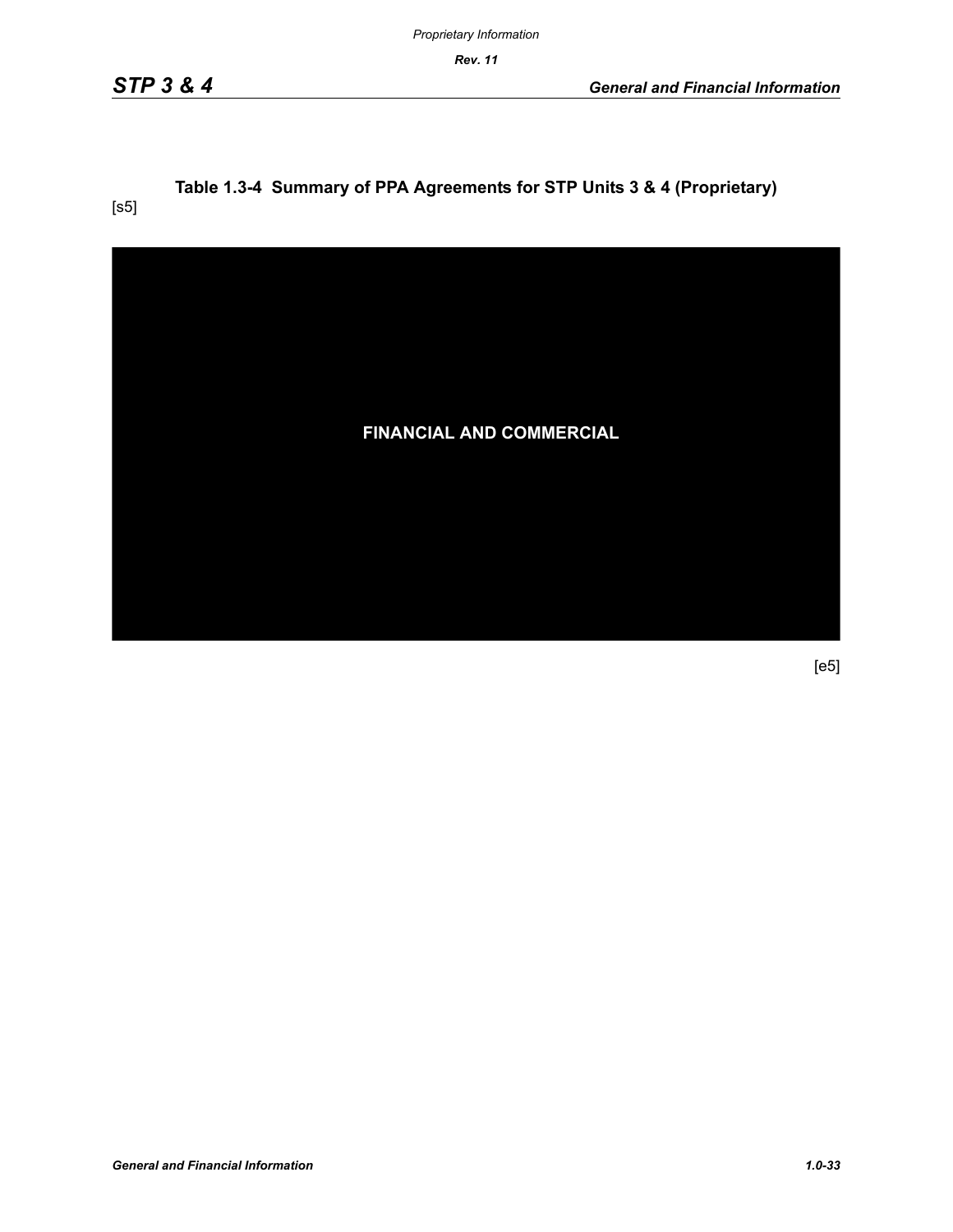#### **Table 1.4-1 Report and Certification Regarding Decommissioning Funding Assurance**

The following reports the calculation of the formula amount as of December 31, 2009 for each of the two nuclear powered generating plants designated as STP 3 & 4, calculated in accordance with the provisions of 10 CFR 50.75(c) and the guidance provided in NUREG-1307, Rev. 13.

| <b>ESCALATION FACTOR</b>      | Labor                       | Energy                                                      |                                   | Waste<br>(Waste Vendor) |
|-------------------------------|-----------------------------|-------------------------------------------------------------|-----------------------------------|-------------------------|
| $(0.65L + 0.13E + 0.22B)$     | South Regional Data         | Power                                                       | Fuel                              | Barnwell (100%)         |
|                               | $L = 4Q$ 2009 / 2005        | $P = 4Q$ 2009 / 1986                                        | $F = 4Q$ 2009 / 1986              | $B = 11.198$            |
|                               | $(110.7 \times 1.98 / 100)$ | 187.1 / 114.2                                               | 197.7 / 82                        |                         |
|                               | 110.7                       | 1.638                                                       | 2.41098                           |                         |
|                               |                             | $E = (0.54P + 0.46F)$                                       |                                   |                         |
|                               |                             | $E = (0.54 \times 1.638) + (0.46 \times 2.41098)$<br>1.9938 |                                   |                         |
|                               | 2.192                       |                                                             |                                   | 11.198                  |
| $0.65L + 0.13E + 0.22B$ =     | $0.65 \times 2.192$         | $\ddot{}$                                                   | $0.13 \times 1.9938$<br>$\ddot{}$ | $0.22 \times 11.198$    |
| $(L + E + B) =$               | 1.4248                      | $\ddot{}$                                                   | 0.259194<br>$\ddot{}$             | 2.46356                 |
| <b>Escalation Factor =</b>    | 4.1474578                   |                                                             |                                   |                         |
| <b>Total Escalated Cost =</b> | \$135,000,000               | x 4.1474578                                                 | \$559,906,800<br>Ξ                |                         |

#### **NRC MINIMUM CALCULATION (4Q 2009) REACTOR TYPE / BASE COST BWR \$135,000,000**

The plant owners will annually adjust the minimum formula amount calculation in accordance with 10 CFR 50.75(b)(2).

The plant owners hereby certify that, no later than 30 days after the Commission publishes a notice in the *Federal Register* under 10 CFR 52.103(a), they will provide decommissioning funding assurance using the methods in accordance with 10 CFR 50.75(e)(1), as described in COLA Part 1, Section 1.4, or as otherwise permitted by 10 CFR 50.75(e)(1) after having provided prior written notice to the NRC Staff of any proposed change(s) in the method of providing decommissioning funding assurance.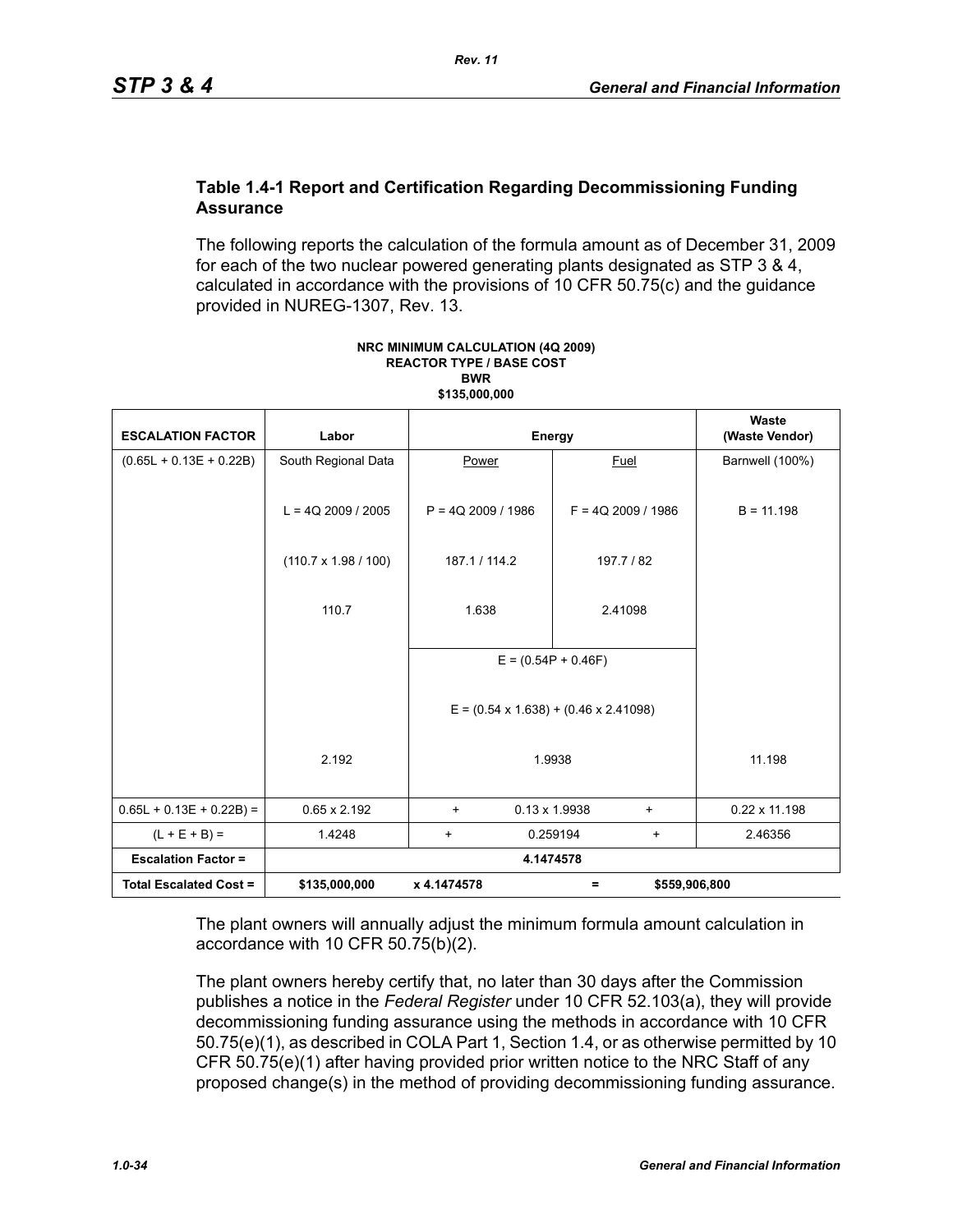#### **Table 1.4-1 Report and Certification Regarding Decommissioning Funding Assurance (cont'd)**

They further certify that they will provide such funding assurance in amounts not less the formula amount calculation. Each owner of a share in each unit will provide its *pro rata* share of the decommissioning funding assurance based upon the ratio of its percentage ownership share to the total formula amount for such unit. Taking into account credit for projected earnings on trust fund balances and annual contributions using a two percent real rate of return, as permitted by 10 CFR  $50.75(e)(1)$ , the annual funding for each plant would be expected to be in the range of \$12,000,000 per unit in current year dollars. However, the plant owners expect that actual annual contributions by CPS Energy will be established in connection with its setting of its own rates, and the actual annual contributions by NINA 3 and NINA 4 will be established in connection with proceedings to be conducted by the Public Utility Commission of Texas.

In addition, both two years and one year before the scheduled date of initial loading of fuel, and consistent the schedule required by 10 CFR 50.75(e)(3), the plant owners will submit a report updating this certification and the information provided in this report, as well as a copies of the form(s) of financial instrument(s) to be used in providing assurance of funding for decommissioning (e.g., a decommissioning trust agreement for an external sinking fund).